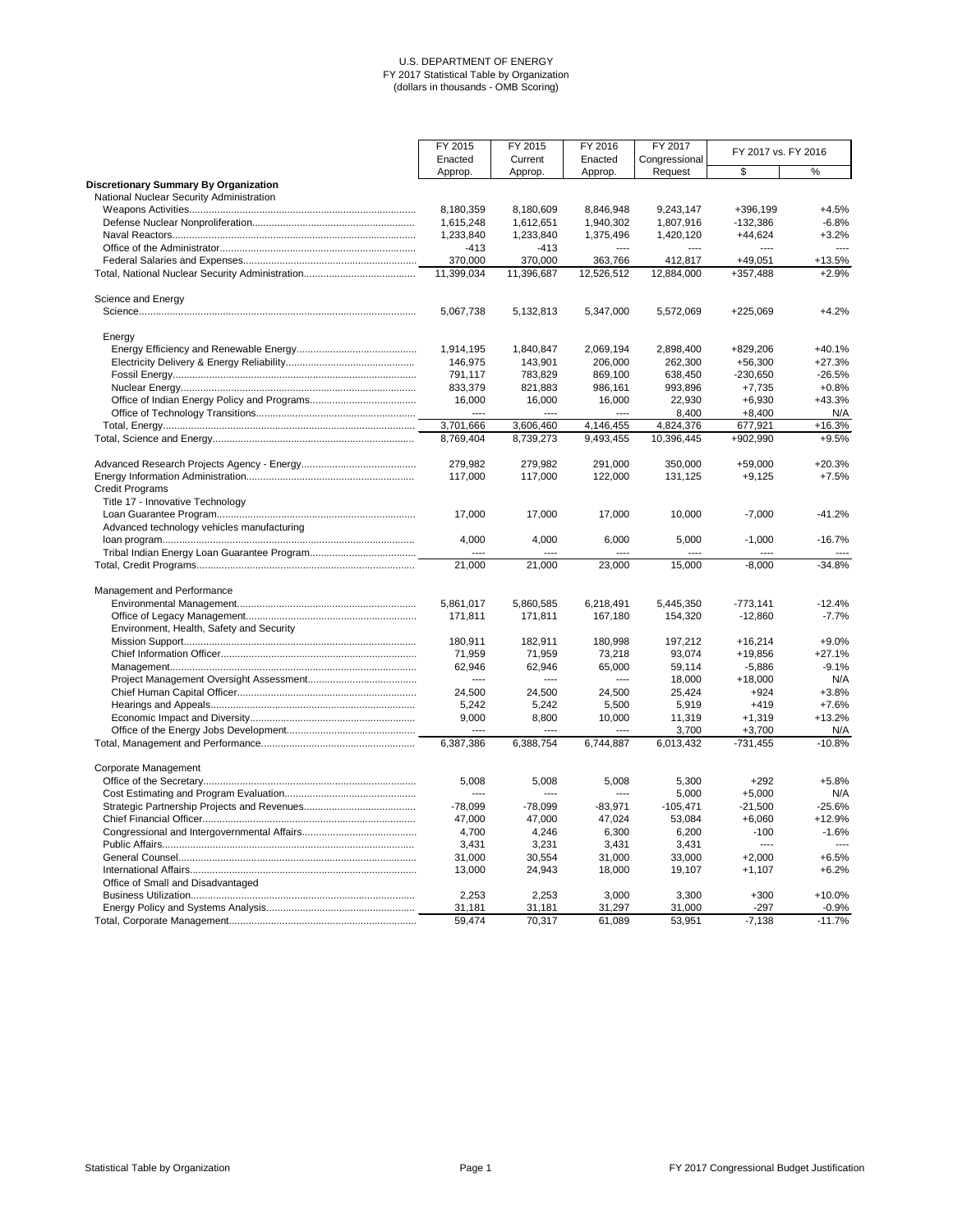|                                                    | FY 2015       | FY 2015       | FY 2016      | FY 2017       |                     |               |  |
|----------------------------------------------------|---------------|---------------|--------------|---------------|---------------------|---------------|--|
|                                                    | Enacted       | Current       | Enacted      | Congressional | FY 2017 vs. FY 2016 |               |  |
|                                                    | Approp.       | Approp.       | Approp.      | Request       | \$                  | $\frac{1}{2}$ |  |
|                                                    | 73,534        | 71,534        | 73,534       | 76,473        | $+2,939$            | $+4.0%$       |  |
|                                                    | 203,115       | 203,115       | 230,377      | 237,912       | $+7,535$            | $+3.3%$       |  |
|                                                    | 40,500        | 40,500        | 46,424       | 44,424        | $-2,000$            | $-4.3%$       |  |
|                                                    | $---$         | ----          | ----         | ----          | ----                | $---$         |  |
|                                                    | 80,368        | 80,368        | 82,000       | 83,870        | $+1,870$            | $+2.3%$       |  |
|                                                    | $-28,485$     | $-17,325$     | $-23,587$    | $-9,426$      | $+14,161$           | +60.0%        |  |
| Title XVII Loan Guar. Prog Section 1703            |               |               |              |               |                     |               |  |
|                                                    | $\cdots$      | $---$         | $-68,000$    | $-37,000$     | $+31,000$           | +45.6%        |  |
|                                                    | 27,402,312    | 27,391,205    | 29,602,691   | 30,240,206    | +637,515            | $+2.2%$       |  |
|                                                    |               |               |              |               |                     |               |  |
| Memo: Total Discretionary by budget function       |               |               |              |               |                     |               |  |
|                                                    | (17,714,000)  | (17,711,191)  | (18,718,840) | (19,209,478)  |                     |               |  |
|                                                    | (9,688,312)   | (9,680,014)   | (10,883,851) | (11,030,728)  |                     |               |  |
|                                                    | (5,067,738)   | (5, 132, 813) | (5,347,000)  | (5,572,069)   |                     |               |  |
|                                                    | (4,620,574)   | (4,547,201)   | (5,536,851)  | (5,458,659)   |                     |               |  |
| <b>New DOE Mandatory Funding</b>                   |               |               |              |               |                     |               |  |
|                                                    |               |               |              | 100,000       | $+100,000$          | N/A           |  |
| 21st Century Clean Transportation Plan Investments | ----          |               | ----         | 1,335,000     | $+1,335,000$        | N/A           |  |
|                                                    | ----          |               | ----         | 150,000       | $+150,000$          | N/A           |  |
| <b>USEC Fund</b>                                   |               |               |              |               |                     |               |  |
|                                                    | ----          | ----          | ----         | 159,416       | $+159,416$          | N/A           |  |
| Paducah                                            |               |               |              |               |                     |               |  |
|                                                    | ----          |               | ----         | 203,093       | $+203,093$          | N/A           |  |
| Construction                                       |               |               |              |               |                     |               |  |
| 15-U-407 On-site waste disposal facility           |               |               |              |               |                     |               |  |
|                                                    | $\cdots$      | ----          | ----         | 2,437         | $+2,437$            | N/A           |  |
|                                                    | ----          | ----          | ----         | 205,530       | $+205,530$          | N/A           |  |
| Portsmouth                                         |               |               |              |               |                     |               |  |
|                                                    |               |               |              | 214,682       | $+214,682$          | N/A           |  |
| Construction                                       |               |               |              |               |                     |               |  |
| 15-U-408 On-site waste disposal facility           |               |               |              |               |                     |               |  |
|                                                    | $\frac{1}{2}$ |               | ----         | 41,168        | $+41,168$           | N/A           |  |
|                                                    | $\cdots$      | ----          | ----         | 255,850       | +255,850            | N/A           |  |
| Pension and community and regulatory support       |               |               |              |               |                     |               |  |
|                                                    |               |               |              | 18,772        | $+18,772$           | N/A           |  |
|                                                    | $- - -$       |               |              | 2,386         | $+2,386$            | N/A           |  |
|                                                    | $---$         |               | ----         | 1,795         | $+1,795$            | N/A           |  |
| Total, Pension and community& regulatory support   | ----          | ----          | ----         | 22,953        | $+22,953$           | N/A           |  |
| Title X uranium/thorium reimbursement program      | $---$         | ----          | ----         | 30,000        | $+30,000$           | N/A           |  |
|                                                    | ----          | ----          | ----         | 673,749       | +673,749            | N/A           |  |
|                                                    | ----          | ----          | ----         | 2,258,749     | +2,258,749          | N/A           |  |
|                                                    | 27,402,312    | 27,391,205    | 29,602,691   | 32,498,955    | +2,896,264          | $+9.8%$       |  |

Statistical Table by Organization **Page 2** Page 2 **Page 2** FY 2017 Congressional Budget Justification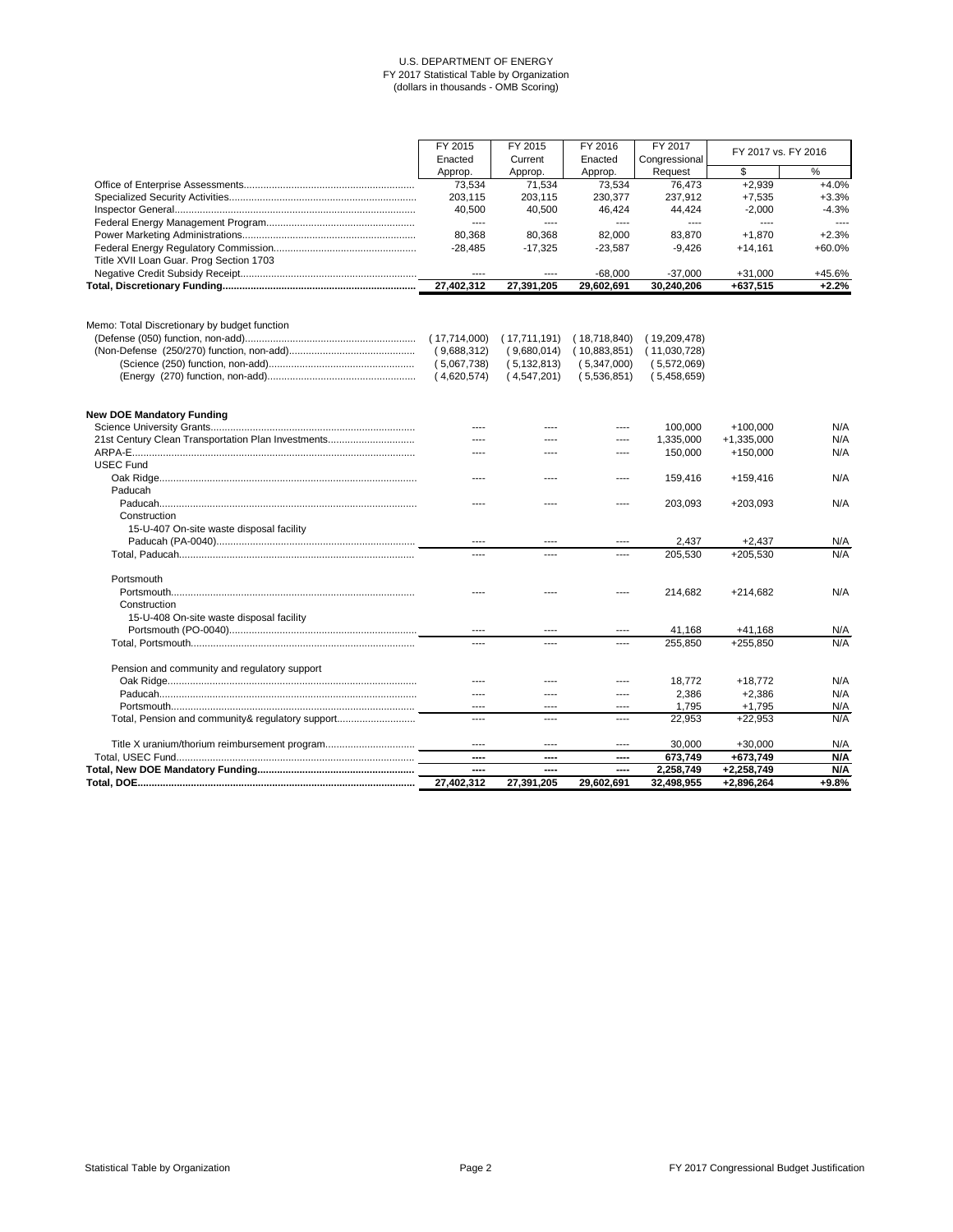|                                                                              | FY 2015              | FY 2015              | FY 2016          | FY 2017          | FY 2017 vs. FY 2016  |                     |
|------------------------------------------------------------------------------|----------------------|----------------------|------------------|------------------|----------------------|---------------------|
|                                                                              | Enacted              | Current              | Enacted          | Congressional    |                      |                     |
|                                                                              | Approp.              | Approp.              | Approp.          | Request          | \$                   | $\%$                |
| <b>National Nuclear Security Administration</b><br><b>Weapons Activities</b> |                      |                      |                  |                  |                      |                     |
| Directed stockpile work                                                      |                      |                      |                  |                  |                      |                     |
| Life extension programs and major alterations                                |                      |                      |                  |                  |                      |                     |
|                                                                              | 643,000              | 644,420              | 643,300          | 616,079          | $-27,221$            | $-4.2%$             |
|                                                                              | 259,168              | 234,168              | 244,019          | 222,880          | $-21,139$            | $-8.7%$             |
|                                                                              | 165,400              | 204,400              | 220,176          | 281,129          | $+60,953$            | $+27.7%$            |
|                                                                              | 9,418                | 10,360               | ----             | ----             | ----                 | ----                |
|                                                                              | $---$                | $---$                | 195,037          | 220,253          | $+25,216$            | $+12.9%$            |
| Total, Life extension programs and                                           |                      |                      |                  |                  |                      |                     |
|                                                                              | 1,076,986            | 1,093,348            | 1,302,532        | 1,340,341        | $+37,809$            | $+2.9%$             |
|                                                                              |                      |                      |                  |                  |                      |                     |
| Stockpile systems                                                            |                      |                      |                  |                  |                      |                     |
|                                                                              | 109,615              | 114,615              | 52,247           | 57,313           | $+5,066$             | $+9.7%$             |
|                                                                              | 45,728               | 41,564               | 50,921           | 38,604           | $-12,317$            | $-24.2%$            |
|                                                                              | 62,703               | 59,833               | 64,092           | 56,413           | $-7,679$             | $-12.0%$            |
|                                                                              | 70,610               | 75,610               | 68,005           | 64,631           | $-3,374$             | $-5.0%$             |
|                                                                              | 63,136               | 63,136               | 42,177           | 41,659           | $-518$               | $-1.2%$             |
|                                                                              | 91,255               | 89,005               | 89,299           | 81,982           | $-7,317$             | $-8.2%$             |
|                                                                              | 88,060               | 86,625               | 115,685          | 103,074          | $-12,611$            | $-10.9%$            |
|                                                                              | 531,107              | 530,388              | 482,426          | 443,676          | $-38,750$            | $-8.0%$             |
| Weapons dismantlement and disposition                                        |                      |                      |                  |                  |                      |                     |
|                                                                              | 50,000               | 50,000               | 52,000           | 68,984           | $+16,984$            | $+32.7%$            |
|                                                                              |                      |                      |                  |                  |                      |                     |
| Stockpile services                                                           |                      |                      |                  |                  |                      |                     |
|                                                                              | 350,942              | 352,442              | 447,527          | 457,043          | $+9,516$             | $+2.1%$             |
|                                                                              | 25,500               | 25,500               | 41,059           | 34,187           | $-6,872$             | $-16.7%$            |
|                                                                              | 160,000              | 160,000              | 185,000          | 156,481          | $-28,519$            | $-15.4%$            |
|                                                                              | 226,000              | 226,000              | 264,994          | 251,978          | $-13,016$            | $-4.9%$             |
|                                                                              | 132,000              | 132,000              | ----             | ----             | ----                 | $\cdots$            |
|                                                                              | 140,053<br>1,034,495 | 140,053<br>1,035,995 | ----<br>938,580  | ----<br>899,689  | ----<br>$-38,891$    | $\cdots$<br>$-4.1%$ |
|                                                                              |                      |                      |                  |                  |                      |                     |
| Strategic materials                                                          |                      |                      |                  |                  |                      |                     |
|                                                                              | ----                 | ----                 | 32,916           | 20,988           | $-11,928$            | $-36.2%$            |
|                                                                              | ----                 | ----                 | 174,698          | 184,970          | $+10,272$            | $+5.9%$             |
|                                                                              | ----                 | ----                 | 104,600          | 109,787          | $+5,187$             | $+5.0%$             |
|                                                                              | $---$                | $\cdots$             | 50,000           | 50,000           | ----                 | $\cdots$            |
|                                                                              | $---$                | $\cdots$             | 250,040          | 212,092          | $-37,948$            | $-15.2%$            |
|                                                                              | $\cdots$             | $---$                | 612,254          | 577,837          | $-34,417$            | $-5.6%$             |
|                                                                              | 2,692,588            | 2,709,731            | 3,387,792        | 3,330,527        | $-57,265$            | $-1.7%$             |
|                                                                              |                      |                      |                  |                  |                      |                     |
| Research, development, test and evaluation (RDT&E)<br>Science                |                      |                      |                  |                  |                      |                     |
|                                                                              | 58,747               | 58,747               | 58,747           | 58,000           | $-747$               | $-1.3%$             |
|                                                                              | 109,000              | 109,000              | 95,512           | 99,000           | $+3,488$             | $+3.7%$             |
|                                                                              | 109,000              | 109,000              |                  |                  |                      | $+5.6%$             |
|                                                                              |                      |                      | 100,400          | 106,000          | $+5,600$             |                     |
|                                                                              | 47,000               | 47,000               | 45,700           | 50,500           | $+4,800$             | $+10.5%$            |
|                                                                              | 88,344<br>----       | 88,344               | 72,900<br>49,800 | 76,000<br>52,484 | $+3,100$<br>$+2,684$ | $+4.3%$<br>$+5.4%$  |
|                                                                              | 412,091              | ----<br>412,091      | 423,059          | 441,984          | $+18,925$            | $+4.5%$             |
|                                                                              |                      |                      |                  |                  |                      |                     |
| Engineering                                                                  |                      |                      |                  |                  |                      |                     |
|                                                                              | 52,003               | 52,003               | 50,821           | 37,196           | $-13,625$            | $-26.8%$            |
| Weapon systems engineering assessment                                        |                      |                      |                  |                  |                      |                     |
|                                                                              | 20,832               | 20,832               | 17,371           | 16,958           | $-413$               | $-2.4%$             |
|                                                                              | 25,371               | 25,371               | 24,461           | 43,105           | $+18,644$            | $+76.2%$            |
|                                                                              | 37,799               | 37,799               | 38,724           | 42,228           | $+3,504$             | $+9.0%$             |
|                                                                              | 136,005              | 136,005              | 131,377          | 139,487          | $+8,110$             | $+6.2%$             |
|                                                                              |                      |                      |                  |                  |                      |                     |
| Inertial confinement fusion ignition and                                     |                      |                      |                  |                  |                      |                     |
| high yield                                                                   |                      |                      |                  |                  |                      |                     |
|                                                                              | 77,994               | 77,994               | 76,334           | 75,432           | $-902$               | $-1.2%$             |
|                                                                              | 23,598               | 23,598               | 22,843           | 23,363           | $+520$               | $+2.3%$             |
|                                                                              |                      |                      |                  |                  |                      |                     |
| Diagnostics, cryogenics and experimental                                     |                      |                      |                  |                  |                      |                     |
|                                                                              | 61,297               | 61,297               | 58,587           | 68,696           | $+10,109$            | $+17.3%$            |
|                                                                              |                      |                      |                  |                  |                      |                     |
|                                                                              | 5,024                | 5,024                | 4,963            | 5,616            | $+653$               | $+13.2%$            |
| Joint program in high energy density                                         |                      |                      |                  |                  |                      |                     |
|                                                                              | 9,100                | 9,100                | 8,900            | 9,492            | $+592$               | $+6.7%$             |
|                                                                              |                      |                      |                  |                  |                      |                     |

Statistical Table by Organization **Page 3** Page 3 **Page 3** FY 2017 Congressional Budget Justification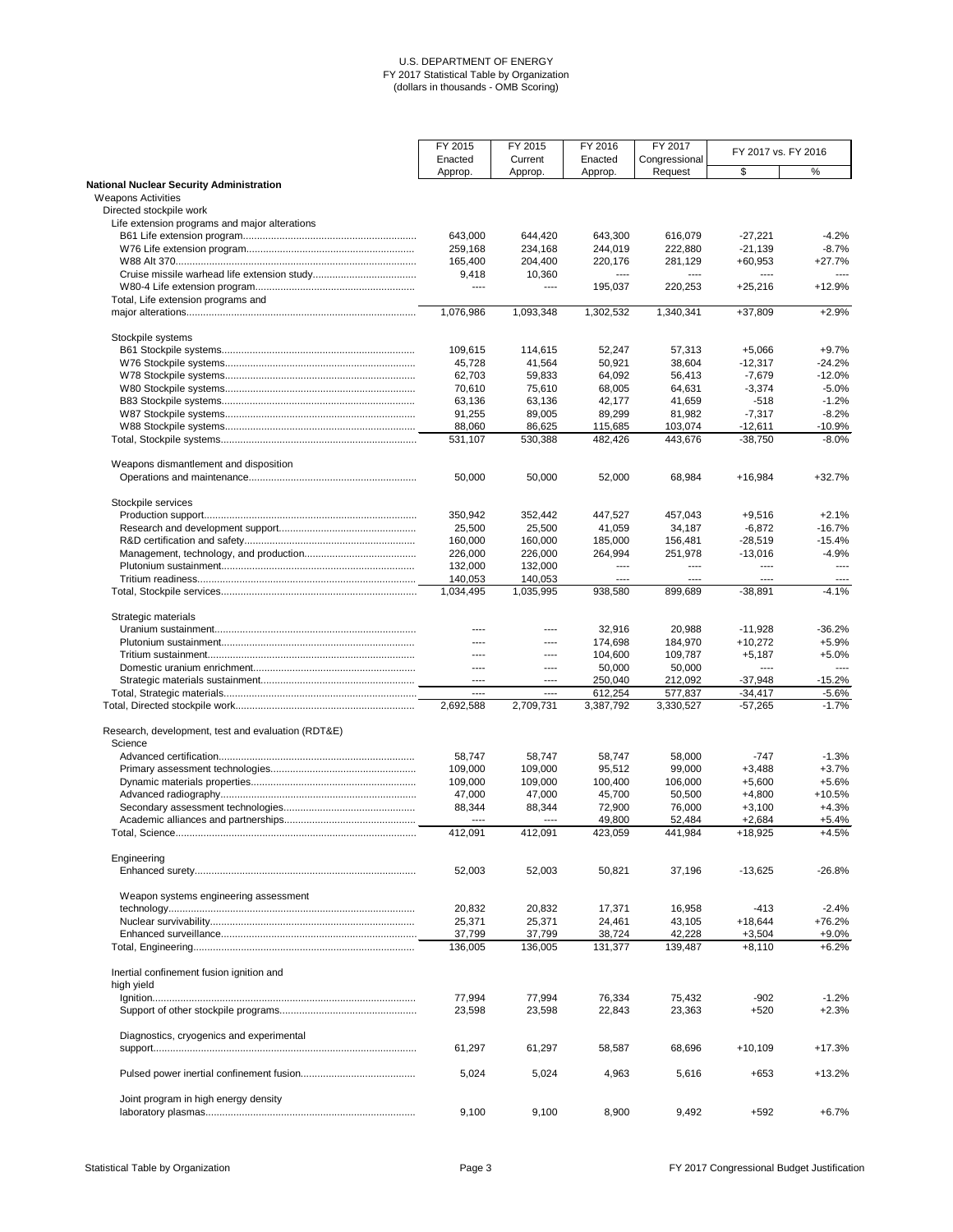|                                               | FY 2015<br>Enacted | FY 2015<br>Current | FY 2016<br>Enacted | FY 2017<br>Congressional | FY 2017 vs. FY 2016 |            |
|-----------------------------------------------|--------------------|--------------------|--------------------|--------------------------|---------------------|------------|
|                                               | Approp.            | Approp.            | Approp.            | Request                  | \$                  | %          |
|                                               | 335,882            | 335,882            | 339,423            | 340,360                  | $+937$              | $+0.3%$    |
| Total, Inertial confinement fusion and high   |                    |                    |                    |                          |                     |            |
|                                               | 512,895            | 512,895            | 511,050            | 522,959                  | $+11,909$           | $+2.3%$    |
|                                               | 598,000            | 598,000            | 623,006            | 663,184                  | $+40,178$           | $+6.4%$    |
| Advanced manufacturing development            |                    |                    |                    |                          |                     |            |
|                                               | 12,600             | 12,600             | 12,600             | 12,000                   | $-600$              | $-4.8%$    |
|                                               | 75,000             | 75,000             | 99,656             | 46,583                   | $-53,073$           | $-53.3%$   |
|                                               | 19,600             | 19,600             | 17,800             | 28,522                   | $+10,722$           | $+60.2%$   |
|                                               | 107,200            | 107,200            | 130,056            | 87,105                   | $-42,951$           | $-33.0%$   |
|                                               | 1,766,191          | 1,766,191          | 1,818,548          | 1,854,719                | $+36,171$           | $+2.0%$    |
| Infrastructure and operations (formerly RTBF) |                    |                    |                    |                          |                     |            |
| Operating                                     |                    |                    |                    |                          |                     |            |
| Operations of facilities                      |                    |                    |                    |                          |                     |            |
|                                               |                    |                    | 100,250            | 101,000                  | $+750$              | $+0.7%$    |
|                                               |                    |                    | 70,671             | 70,500                   | $-171$              | $-0.2%$    |
|                                               | ----               | ----               | 196,460            | 196,500                  | $+40$               | $+0.0%$    |
|                                               | ----               | $---$              | 89,000             | 92,500                   | $+3,500$            | $+3.9%$    |
|                                               | ----               | ----               | 58,021             | 55,000                   | $-3,021$            | $-5.2%$    |
|                                               | ----               | ----               | 115,300            | 118,000                  | $+2,700$            | $+2.3%$    |
|                                               | ----               | $---$              | 80,463             | 83,500                   | $+3,037$            | $+3.8%$    |
|                                               | ----               | ----               | 120,625            | 107,000                  | $-13,625$           | $-11.3%$   |
|                                               | ----               | ----               | 830,790            | 824,000                  | $-6,790$            | $-0.8%$    |
|                                               |                    |                    |                    |                          |                     |            |
| Maintenance and repair of facilities          | ----               | $\cdots$           | 107,701            | 110,000                  | $+2,299$            | $+2.1%$    |
|                                               | ----               |                    | $\cdots$           | 294,000                  | $+294,000$          | N/A        |
|                                               | ----               | ----               | 252,000            | $\cdots$                 | $-252,000$          | $-100.0%$  |
|                                               | ----               | ----               | 25,000             | $---$                    | $-25,000$           | $-100.0%$  |
|                                               | ----               | ----               | 277,000            | 294,000                  | $+17,000$           | $+6.1%$    |
| Recapitalization                              |                    |                    |                    |                          |                     |            |
|                                               | ----               | ----               | 253,724            | 554,643                  | +300,919            | +118.6%    |
|                                               | ----               | ----               | 98,800             | 112,639                  | $+13,839$           | $+14.0%$   |
|                                               | $---$              | $---$              | 352,524            | 667,282                  | +314,758            | +89.3%     |
|                                               | $\cdots$           | $\cdots$           | 1,568,015          | 1,895,282                | +327,267            | $+20.9%$   |
| Construction:                                 |                    |                    |                    |                          |                     |            |
|                                               |                    |                    |                    |                          |                     |            |
| 17-D-640, U1a Complex Enhancements Project,   |                    |                    |                    |                          |                     |            |
|                                               |                    |                    |                    | 11,500                   | $+11,500$           | N/A        |
| 17-D-630 Electrical Infrastructure            |                    |                    |                    |                          |                     |            |
|                                               |                    |                    |                    | 25,000                   | $+25,000$           | N/A        |
|                                               | ----               | $---$              | 25,000             | $---$                    | $-25,000$           | $-100.0%$  |
| 16-D-515 Albuquerque complex upgrades project | ----               | ----               | 8,000              | 15,047                   | $+7,047$            | $+88.1%$   |
|                                               | ----               |                    | 17,919             | 2,000                    | $-15,919$           | $-88.8%$   |
| 15-D-302, TA-55 Reinvestment project          |                    |                    | 18,195             | 21,455                   | $+3,260$            | $+17.9%$   |
| 11-D-801 TA-55 Reinvestment project           | ----               | ----               | 3,903              |                          | $-3,903$            | $-100.0\%$ |

| 07-D-220 Radioactive liquid waste                                   |           | 11,533  |         | $-11,533$  | $-100.0\%$ |
|---------------------------------------------------------------------|-----------|---------|---------|------------|------------|
| 07-D-220-04 Transuranic liquid waste facility,                      |           | 40.949  | 17.053  | $-23.896$  | $-58.4\%$  |
| Uranium processing facility (UPF)<br>06-D-141 PED/Construction, UPF |           | 289.128 | 575,000 | +285.872   | $+98.9%$   |
| 06-D-141 - 02 Site preparation, UPF                                 | $- - - -$ | 140.872 |         | -140.872   | $-100.0\%$ |
|                                                                     | ---       | 430.000 | 575,000 | $+145,000$ | $+33.7%$   |
| Chemistry and metallurgy replacement (CMRR)                         |           | 117.000 | 159.615 | +42.615    | $+36.4%$   |

Statistical Table by Organization **Page 4** Page 4 **Page 4** Page 4 **FY 2017** Congressional Budget Justification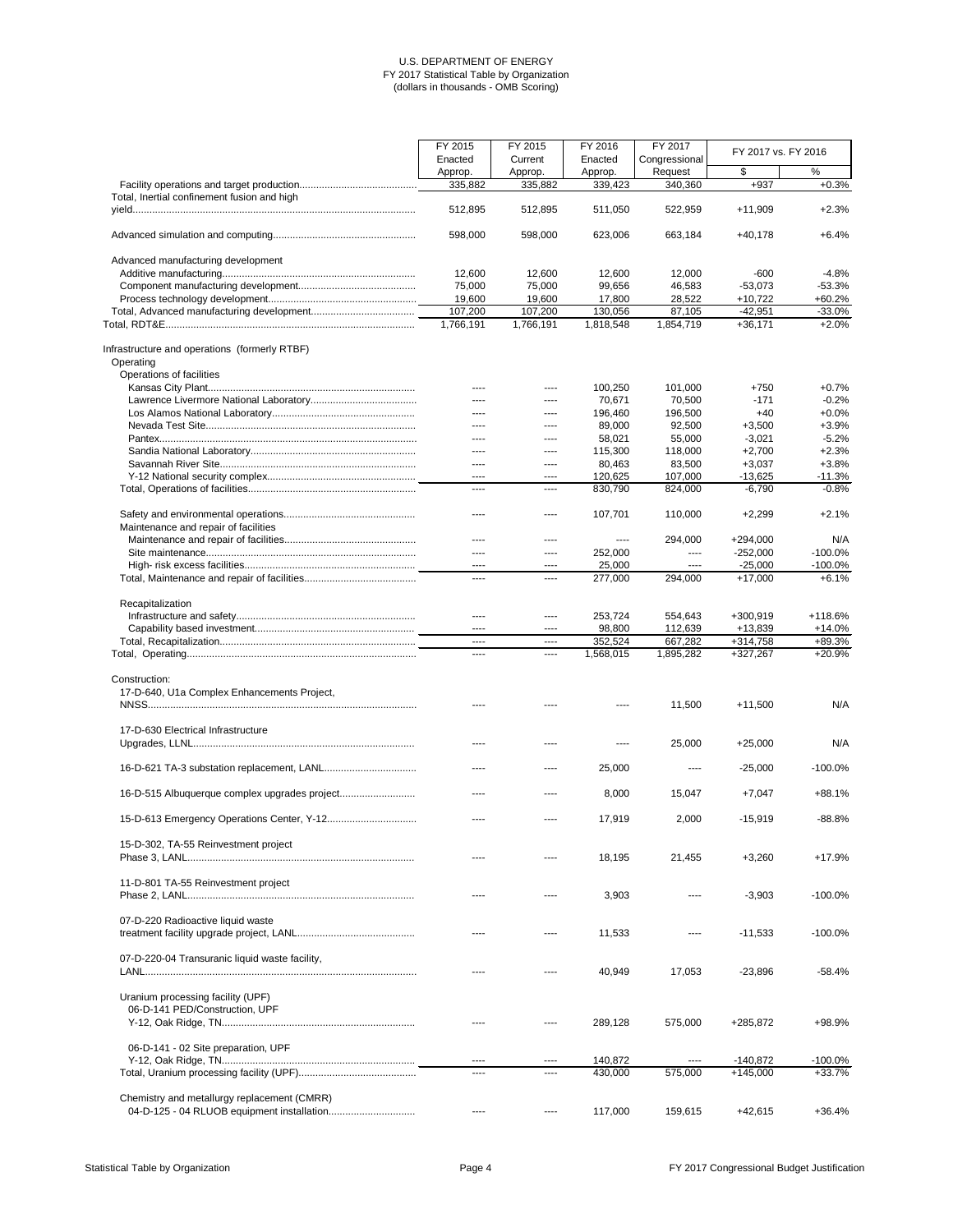|                                                                | FY 2015            | FY 2015            | FY 2016            | FY 2017                  | FY 2017 vs. FY 2016 |            |
|----------------------------------------------------------------|--------------------|--------------------|--------------------|--------------------------|---------------------|------------|
|                                                                | Enacted<br>Approp. | Current<br>Approp. | Enacted<br>Approp. | Congressional<br>Request | \$                  | $\%$       |
|                                                                | $---$              | $---$              | 38,610             | $\cdots$                 | $-38,610$           | $-100.0\%$ |
| Total, Chemistry & metallurgy replacement(CMRR)                | $\cdots$           | $- - - -$          | 155,610            | 159,615                  | $+4,005$            | $+2.6%$    |
|                                                                | $\cdots$           | $---$              | 711,109            | 826,670                  | $+115,561$          | $+16.3%$   |
|                                                                | $\cdots$           | $\cdots$           | 2,279,124          | 2,721,952                | +442,828            | $+19.4%$   |
| Readiness in technical base and facilities (RTBF)<br>Operating |                    |                    |                    |                          |                     |            |
| Operations of facilities                                       |                    |                    |                    |                          |                     |            |
|                                                                | 125,000            | 125,000            |                    |                          |                     |            |
|                                                                | 71,000             | 71,000             |                    |                          |                     |            |
|                                                                | 198,000            | 198,000            |                    |                          | ----                |            |
|                                                                | 89,000             | 89,000             | ----               |                          | ----                |            |
|                                                                | 75,000<br>106,000  | 72,353<br>106,000  | ----<br>----       | ----                     | ----<br>            |            |
|                                                                | 81,000             | 81,000             | ----               | ----                     | ----                |            |
|                                                                | 151,000            | 149,917            | $\frac{1}{2}$      | $---$                    | $---$               | ----       |
|                                                                | 896,000            | 892,270            | ----               | ----                     | ----                | ----       |
|                                                                | 68,000             | 71,892             | ----               | ----                     | ----                | ----       |
|                                                                | 126,000            | 126,000            | $- - - -$          | $---$                    | $---$               |            |
|                                                                | 26,000             | 26,000             | ----               | ----                     | ----                |            |
|                                                                | 40,800             | 40,800             | ----               | $---$                    | ----                |            |
|                                                                | 227,000            | 227,000            | $---$              | ----                     | ----                |            |
|                                                                | 224,600            | 224,600            | $---$              | $---$                    | ----                |            |
|                                                                | 1,608,400          | 1,608,562          | $---$              | $---$                    | ----                |            |
| Construction:                                                  | 2,000              | 2,000              |                    |                          |                     |            |
| 15-D-301, HE Science & Engineering                             |                    |                    |                    |                          |                     |            |
|                                                                | 11,800             | 11,800             |                    |                          |                     |            |
| 15-D-302, TA-55 Reinvestment project                           | 16,062             | 16,062             |                    |                          |                     |            |
|                                                                | 6,938              | 6,938              | $---$              |                          | ----                |            |
| 11-D-801 TA-55 Reinvestment project                            |                    |                    |                    |                          |                     |            |
| 07-D-220-04 Transuranic liquid waste facility,                 | 10,000             | 10,000             |                    |                          |                     |            |
|                                                                | 7,500              | 7,500              |                    |                          |                     |            |
| 06-D-141 Uranium processing facility                           | 335,000            | 335,000            |                    |                          |                     |            |
| 04-D-125 Chemistry and metallurgy research                     |                    |                    |                    |                          |                     |            |
|                                                                | 35,700             | 35,700             | ----               | ----                     | ----                |            |
|                                                                | 425,000            | 425,000            | $---$              | $---$                    | $---$               | ----       |
|                                                                | 2,033,400          | 2,033,562          | ----               | ----                     | ----                | ----       |
| Secure transportation asset                                    |                    |                    |                    |                          |                     |            |
|                                                                | 121,882            | 122,806            | 140,000            | 179,132                  | $+39,132$           | $+28.0%$   |
|                                                                | 97,118             | 97,118             | 97,118             | 103,600                  | $+6,482$            | $+6.7%$    |
|                                                                | 219,000            | 219,924            | 237,118            | 282,732                  | $+45,614$           | $+19.2%$   |
| Counterterrorism and Counterproliferation Programs             | 46,093             | 46,093             |                    |                          |                     |            |
|                                                                | 177,940            | 178,190            |                    |                          |                     |            |
| Site stewardship                                               |                    |                    |                    |                          |                     |            |
|                                                                | 48,700             | 48,700             |                    |                          |                     |            |
|                                                                | 13,300             | 13,300             | ----               |                          |                     |            |
| Minority serving institution partnerships                      |                    |                    |                    |                          |                     |            |
|                                                                | 14,531<br>76,531   | 14,531<br>76,531   | ----<br>$\cdots$   | $\cdots$<br>$\cdots$     | ----<br>----        |            |
|                                                                |                    |                    |                    |                          |                     |            |
| Defense nuclear security                                       | 636,123            | 636,123            | 639,891            | 657,133                  | $+17,242$           | $+2.7%$    |
|                                                                |                    |                    | 30,000             |                          | $-30,000$           | $-100.0%$  |
| Construction:<br>14-D-710 Device assembly facility argus       |                    |                    |                    |                          |                     |            |
|                                                                | $\cdots$           | $\cdots$           | 13,000             | 13,000                   | ----                |            |
|                                                                | 636,123            | 636,123            | 682,891            | 670,133                  | $-12,758$           | $-1.9%$    |

Statistical Table by Organization **Page 5** Page 5 **Page 5** Page 1 **Page 1** FY 2017 Congressional Budget Justification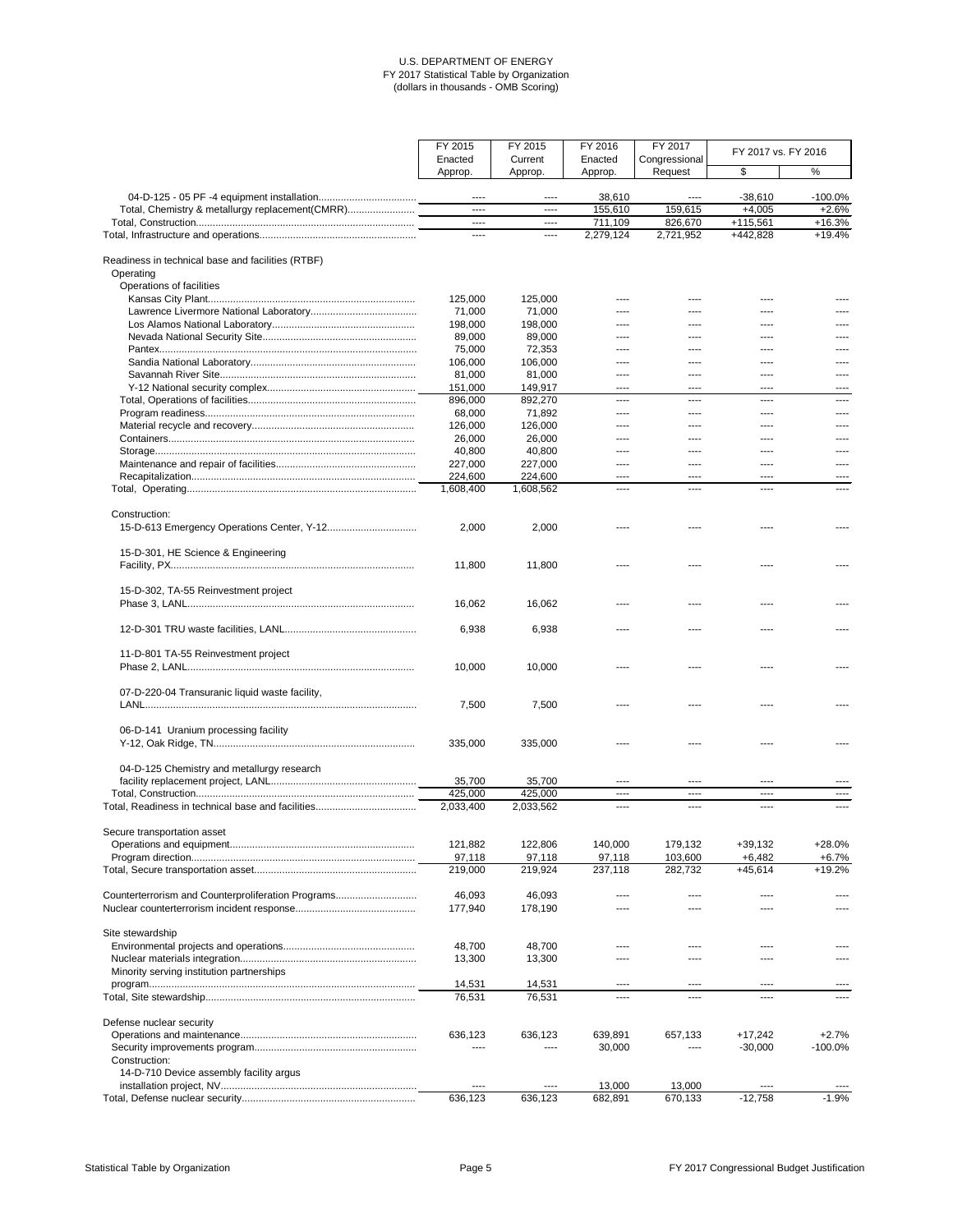|                                                  | FY 2015                | FY 2015                | FY 2016<br>FY 2017 |                          | FY 2017 vs. FY 2016      |                          |  |
|--------------------------------------------------|------------------------|------------------------|--------------------|--------------------------|--------------------------|--------------------------|--|
|                                                  | Enacted                | Current<br>Approp.     | Enacted            | Congressional<br>Request | \$                       | $\%$                     |  |
|                                                  | Approp.<br>179,646     | 179,646                | Approp.<br>157,588 | 176,592                  | $+19,004$                | $+12.1%$                 |  |
| Safeguards and security                          |                        |                        |                    |                          |                          |                          |  |
| Defense nuclear security                         |                        |                        |                    |                          |                          |                          |  |
|                                                  | 307,058                | 307,058                | 283,887            | 248,492                  | $-35,395$                | $-12.5%$                 |  |
| Domestic uranium enrichment research,            |                        |                        |                    |                          |                          |                          |  |
|                                                  | 97,200                 | 97,200                 | ----               | ----                     | ----                     |                          |  |
|                                                  | 8,231,770              | 8,250,249              | 8,846,948          | 9,285,147                | +438,199                 | $+5.0%$                  |  |
| Adjustments                                      |                        |                        |                    |                          |                          |                          |  |
|                                                  | $- - - -$              | $-18,229$              |                    |                          | ----                     |                          |  |
|                                                  | 8,231,770              | 8,232,020              | 8,846,948          | 9,285,147                | +438,199                 | $+5.0%$                  |  |
| Rescissions:                                     |                        |                        |                    |                          |                          |                          |  |
|                                                  | $-45,113$              | $-45,113$              | ----               | $-42,000$                | $-42,000$                | N/A                      |  |
|                                                  | $-6,298$               | $-6,298$               | ----               | ----                     | ----                     | $---$                    |  |
|                                                  | $-51,411$<br>8,180,359 | $-51,411$<br>8,180,609 | ----<br>8,846,948  | $-42,000$<br>9,243,147   | $-42,000$<br>+396,199    | N/A<br>$+4.5%$           |  |
|                                                  |                        |                        |                    |                          |                          |                          |  |
| Defense Nuclear Nonproliferation                 |                        |                        |                    |                          |                          |                          |  |
| Defense Nuclear Nonproliferation Programs        |                        |                        |                    |                          |                          |                          |  |
| Global material security                         |                        |                        |                    |                          |                          |                          |  |
|                                                  | $- - - -$              |                        | $---$              | 337,108                  | $+337,108$               | N/A                      |  |
|                                                  | $---$                  | ----                   | 130,527            | $---$                    | $-130,527$               | $-100.0%$                |  |
|                                                  | $---$<br>$\cdots$      | ----<br>----           | 153,749<br>142,475 | $\cdots$<br>$\cdots$     | $-153,749$<br>$-142,475$ | $-100.0\%$<br>$-100.0\%$ |  |
|                                                  | $\cdots$               | $\frac{1}{2}$          | 426,751            | 337,108                  | $-89,643$                | $-21.0%$                 |  |
|                                                  |                        |                        |                    |                          |                          |                          |  |
| Material management and minimization             |                        |                        |                    |                          |                          |                          |  |
|                                                  |                        |                        | ----               | 341,094                  | $+341,094$               | N/A                      |  |
|                                                  | ----                   | ----                   | 115,000            | ----                     | $-115,000$               | $-100.0\%$               |  |
|                                                  | $---$                  | ----                   | 115,000            | $\cdots$                 | $-115,000$               | $-100.0%$                |  |
|                                                  | $\cdots$               | ----                   | 86,584             | $---$                    | $-86,584$                | $-100.0\%$               |  |
|                                                  | $\cdots$               | ----                   | 316,584            | 341,094                  | $+24,510$                | $+7.7%$                  |  |
|                                                  |                        |                        | 130,203            | 124,703                  | $-5,500$                 | $-4.2%$                  |  |
|                                                  | 393,401                | 386,308                | 419,333            | 393,922                  | $-25,411$                | $-6.1%$                  |  |
|                                                  |                        |                        |                    |                          |                          |                          |  |
| Nonproliferation construction                    |                        |                        |                    |                          |                          |                          |  |
| U. S. Construction:                              |                        |                        |                    |                          |                          |                          |  |
| 99-D-143 Mixed Oxide (MOX) Fuel Fabrication      |                        |                        |                    |                          |                          |                          |  |
|                                                  | $\cdots$               | ----                   | 340,000            | 270,000                  | $-70,000$                | $-20.6%$                 |  |
|                                                  | $- - - -$              | $---$                  | 340,000            | 270,000                  | $-70,000$                | $-20.6%$                 |  |
| Global threat reduction initiative               |                        |                        |                    |                          |                          |                          |  |
|                                                  |                        | 2,200                  |                    |                          |                          |                          |  |
|                                                  | 119,383                | 119,383                |                    |                          |                          |                          |  |
| International nuclear and radiological           |                        |                        |                    |                          |                          |                          |  |
|                                                  | 117,737                | 120,337                | ----               |                          | ----                     |                          |  |
|                                                  |                        |                        |                    |                          |                          |                          |  |
| Domestic radiological material removal           | 88,632                 | 88,632                 | $---$              |                          | ----                     |                          |  |
|                                                  | 325,752                | 330,552                | ----               | ----<br>----             | ----                     |                          |  |
|                                                  |                        |                        |                    |                          |                          |                          |  |
|                                                  | 141,359                | 141,359                | $---$              | ----                     | ----                     |                          |  |
| International material protection                |                        |                        |                    |                          |                          |                          |  |
|                                                  | 270,911                | 270,607                | ----               |                          |                          |                          |  |
| Fissile materials disposition                    |                        |                        |                    |                          |                          |                          |  |
| U.S. surplus materials disposition               |                        |                        |                    |                          |                          |                          |  |
| Operations and maintenance                       |                        |                        |                    |                          |                          |                          |  |
|                                                  | 60,000                 | 60,000                 | ----               |                          |                          |                          |  |
|                                                  | 25,000                 | 35,000                 | ----               | ----                     | ----                     |                          |  |
|                                                  | 85,000                 | 95,000                 | ----               | ----                     | ----                     |                          |  |
| Construction:                                    |                        |                        |                    |                          |                          |                          |  |
| 99-D-143 Mixed oxide fuel fabrication            |                        |                        |                    |                          |                          |                          |  |
|                                                  | 345,000                | 345,000                | ----               | ----                     | ----                     |                          |  |
|                                                  | 345,000                | 345,000                | $\cdots$           | ----                     | ----                     |                          |  |
| Total, U.S. surplus fissile materials            |                        |                        |                    |                          |                          |                          |  |
|                                                  | 430,000                | 440,000                | ----               | $---$                    | ----                     | $\cdots$                 |  |
| Total, Defense Nuclear Nonproliferation Programs | 1,561,423              | 1,568,826              | 1,632,871          | 1,466,827                | $-166,044$               | $-10.2%$                 |  |
|                                                  |                        |                        |                    |                          |                          |                          |  |
|                                                  | 102,909                | 102,909                | 94,617             | 83,208                   | $-11,409$                | $-12.1%$                 |  |

Statistical Table by Organization **Page 6** Page 6 **Page 6** FY 2017 Congressional Budget Justification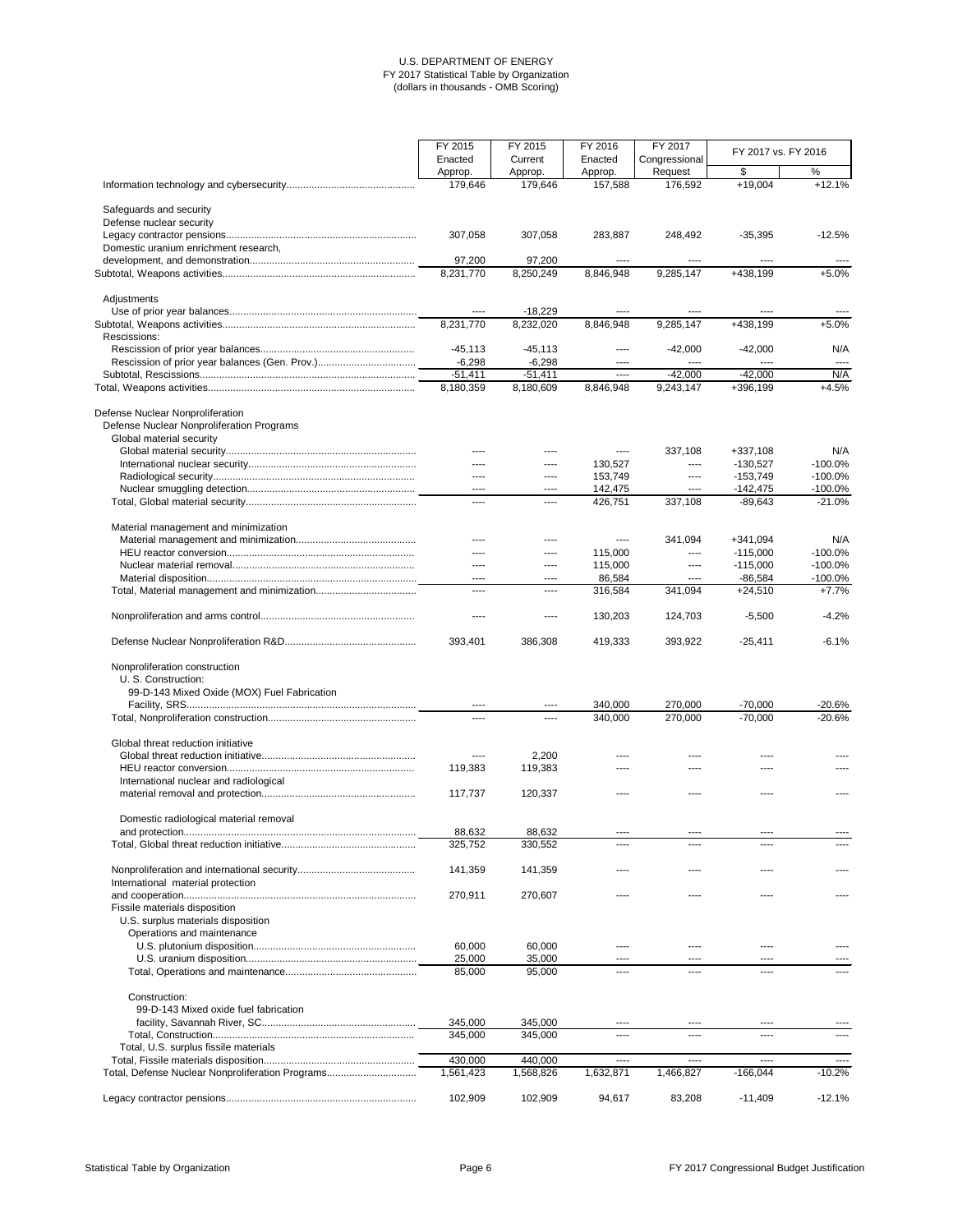|                                                | FY 2015   | FY 2015   | FY 2016   | FY 2017       |            | FY 2017 vs. FY 2016 |  |
|------------------------------------------------|-----------|-----------|-----------|---------------|------------|---------------------|--|
|                                                | Enacted   | Current   | Enacted   | Congressional |            |                     |  |
|                                                | Approp.   | Approp.   | Approp.   | Request       | \$         | %                   |  |
| Nuclear counterterrorism and incident response | ----      | $---$     | 234,390   | 271,881       | $+37,491$  | $+16.0%$            |  |
|                                                | 1,664,332 | 1,671,735 | 1,961,878 | 1,821,916     | $-139,962$ | $-7.1%$             |  |
| Adjustments                                    |           |           |           |               |            |                     |  |
|                                                | $-22,963$ | $-32,963$ | $-21,576$ | ----          | $+21,576$  | +100.0%             |  |
| Rescissions:                                   |           |           |           |               |            |                     |  |
|                                                | $-24,731$ | $-24,731$ | ----      | $-14,000$     | $-14,000$  | N/A                 |  |
|                                                | $-1,390$  | $-1,390$  | ----      | $---$         | ----       | $---$               |  |
|                                                | $-26,121$ | $-26,121$ | ----      | $-14,000$     | $-14,000$  | N/A                 |  |
|                                                | 1,615,248 | 1,612,651 | 1,940,302 | 1,807,916     | $-132,386$ | $-6.8%$             |  |
| <b>Naval Reactors</b>                          |           |           |           |               |            |                     |  |
|                                                | 390,000   | 390,000   | 445,196   | 449,682       | $+4,486$   | $+1.0%$             |  |
|                                                | 411,180   | 411,180   | 446,896   | 437,338       | $-9,558$   | $-2.1%$             |  |
|                                                | 156,100   | 156,100   | 186,800   | 213,700       | $+26,900$  | $+14.4%$            |  |
|                                                | 126,400   | 126,400   | 133,000   | 124,000       | $-9,000$   | $-6.8%$             |  |
|                                                | 41,500    | 41,500    | 42,504    | 47,100        | $+4,596$   | $+10.8%$            |  |
|                                                |           |           |           |               |            |                     |  |
| Construction:                                  | ----      | $---$     | ----      | 1,400         | $+1,400$   | N/A                 |  |
|                                                |           |           |           |               |            |                     |  |
|                                                | 400       | 400       | 900       | 700           | $-200$     | $-22.2%$            |  |
|                                                | 600       | 600       | 600       | ----          | $-600$     | $-100.0%$           |  |
|                                                | ----      |           | 3,100     | 33,300        | $+30,200$  | +974.2%             |  |
| 14-D-902 KL Materials characterization         |           |           | 30,000    |               | $-30,000$  | $-100.0%$           |  |
|                                                |           |           |           |               |            |                     |  |
| 14-D-901 Spent fuel handling recapitalization  |           |           |           |               |            |                     |  |
|                                                | 70,000    | 70,000    | 86,000    | 100,000       | $+14,000$  | $+16.3%$            |  |
| 13-D-905 Remote-handled low-level waste        |           |           |           |               |            |                     |  |
|                                                | 14,420    | 14,420    |           |               |            |                     |  |
| 13-D-904 KS Radiological work and storage      |           |           |           |               |            |                     |  |
|                                                | 20,100    | 20,100    |           |               |            |                     |  |
|                                                | 7,400     | 7,400     | 500       | 12,900        | $+12,400$  | +2,480.0%           |  |
| 08-D-190 Expended Core Facility M-290          |           |           |           |               |            |                     |  |
| receiving/discharge station,                   |           |           |           |               |            |                     |  |
|                                                | 400       | 400       |           |               | ----       |                     |  |
|                                                | 113,320   | 113,320   | 121,100   | 148,300       | $+27,200$  | $+22.5%$            |  |
|                                                | 1,238,500 | 1,238,500 | 1,375,496 | 1,420,120     | $+44,624$  | $+3.2%$             |  |
| Rescissions:                                   |           |           |           |               |            |                     |  |
|                                                | $-4,500$  | $-4,500$  | ----      |               | ----       |                     |  |
|                                                | $-160$    | $-160$    | ----      | ----          | ----       |                     |  |
|                                                | $-4,660$  | $-4,660$  | $---$     | $- - - -$     | $---$      | ----                |  |
|                                                | 1,233,840 | 1,233,840 | 1,375,496 | 1,420,120     | $+44,624$  | $+3.2%$             |  |
| <b>NNSA Federal Salaries And Expenses</b>      |           |           |           |               |            |                     |  |
| Office of the Administrator                    |           |           |           |               |            |                     |  |
|                                                | $-413$    | -413      | $---$     | $---$         | ----       |                     |  |
|                                                | $-413$    | $-413$    | ----      | ----          | ----       |                     |  |

Federal Salaries and Expenses

| Federal Salafies and Expenses                 |                   |            |              |                    |                      |            |
|-----------------------------------------------|-------------------|------------|--------------|--------------------|----------------------|------------|
|                                               | 370,000           | 370,000    | 383,666      | 412.817            | $+29.151$            | +7.6%      |
|                                               | ----              | ----       | -19,900      | $---$              | $+19,900$            | $+100.0\%$ |
|                                               | 370,000           | 370,000    | 363.766      | 412.817            | +49,051              | $+13.5%$   |
|                                               | 369,587           | 369,587    | 363,766      | 412,817            | +49,051              | $+13.5%$   |
|                                               | 11,399,034        | 11,396,687 | 12,526,512   | 12,884,000         | +357,488             | $+2.9%$    |
| <b>Office Of Science</b><br>Office of Science | 541.000           | 523.411    | 621,000      | 509.180            | $-111.820$           | $-18.0\%$  |
| Construction:                                 | $- - - -$<br>---- |            | ----<br>---- | 154.000<br>154.000 | +154.000<br>+154.000 | N/A<br>N/A |
|                                               |                   | ----       |              |                    |                      |            |
|                                               | 541.000           | 523.411    | 621.000      | 663.180            | +42.180              | $+6.8%$    |

Statistical Table by Organization **Page 7** Page 7 Page 7 **Page 7** FY 2017 Congressional Budget Justification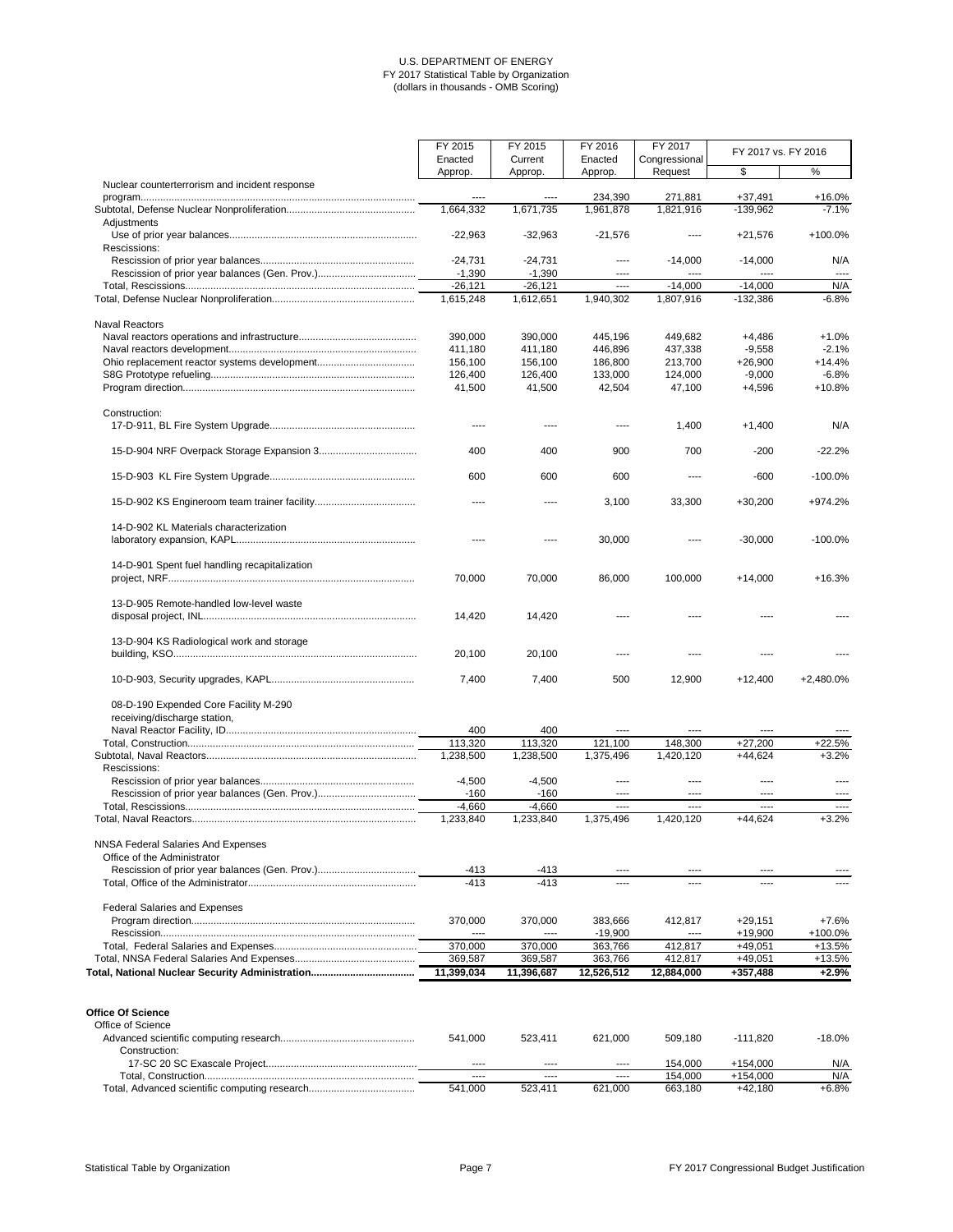|                                                               | FY 2015            | FY 2015            | FY 2016            | FY 2017            | FY 2017 vs. FY 2016    |                    |
|---------------------------------------------------------------|--------------------|--------------------|--------------------|--------------------|------------------------|--------------------|
|                                                               | Enacted            | Current            | Enacted            | Congressional      |                        |                    |
|                                                               | Approp.            | Approp.            | Approp.            | Request            | \$                     | $\%$               |
| <b>Basic Energy Sciences</b>                                  | 1,594,500          | 1,544,224          | 1,648,700          | 1,746,730          | +98,030                | $+5.9%$            |
| Construction                                                  |                    |                    |                    |                    |                        |                    |
| 13-SC-10 Linac Coherent Light Source-II, SLAC                 | 138,700            | 138,700            | 200,300            | 190,000            | $-10,300$              | $-5.1%$            |
|                                                               | 138,700            | 138,700            | 200,300            | 190,000            | $-10,300$              | $-5.1%$            |
|                                                               | 1,733,200          | 1,682,924          | 1,849,000          | 1,936,730          | $+87,730$              | $+4.7%$            |
|                                                               | 592,000            | 572,618            | 609,000            | 661,920            | $+52,920$              | $+8.7%$            |
| Fusion energy sciences                                        |                    |                    |                    |                    |                        |                    |
|                                                               | 317,500            | 307,366            | 323,000            | 273,178            | $-49,822$              | $-15.4%$           |
| Construction:                                                 |                    |                    |                    |                    |                        |                    |
|                                                               | 150,000<br>467,500 | 150,000<br>457,366 | 115,000<br>438,000 | 125,000<br>398,178 | $+10,000$<br>$-39,822$ | $+8.7%$<br>$-9.1%$ |
|                                                               |                    |                    |                    |                    |                        |                    |
| High energy physics                                           | 729,000            | 708,232            | 728,900            | 729,476            | $+576$                 | $+0.1%$            |
| Construction:                                                 |                    |                    |                    |                    |                        |                    |
| 11-SC-40 Project engineering and design (PED)                 |                    |                    |                    |                    |                        |                    |
|                                                               | 12,000             | 12,000             | 26,000             | 45,021             | $+19,021$              | $+73.2%$           |
| 11-SC-41 Muon to electron conversion                          |                    |                    |                    |                    |                        |                    |
|                                                               | 25,000             | 25,000             | 40,100             | 43,500             | $+3,400$               | $+8.5%$            |
|                                                               | 37,000             | 37,000             | 66,100             | 88,521             | $+22,421$              | +33.9%             |
|                                                               | 766,000            | 745,232            | 795,000            | 817,997            | $+22,997$              | $+2.9%$            |
|                                                               |                    |                    |                    |                    |                        |                    |
| Nuclear physics                                               | 489,000            | 474,244            | 509,600            | 535,658            | $+26,058$              | $+5.1%$            |
| Construction:                                                 |                    |                    |                    |                    |                        |                    |
| 14-SC-50 Facility for rare isotope beams                      |                    |                    |                    |                    |                        |                    |
|                                                               | 90,000             | 90,000             | 100,000            | 100,000            |                        |                    |
| 06-SC-01 12 GeV continuous                                    |                    |                    |                    |                    |                        |                    |
| electron beam accelerator facility upgrade,                   |                    |                    |                    |                    |                        |                    |
| Thomas Jefferson National                                     |                    |                    |                    |                    |                        |                    |
|                                                               | 16,500             | 16,500             | 7,500              | $\cdots$           | $-7,500$               | $-100.0\%$         |
|                                                               | 106,500            | 106,500            | 107,500            | 100,000            | $-7,500$               | $-7.0%$            |
|                                                               | 595,500            | 580,744            | 617,100            | 635,658            | $+18,558$              | $+3.0%$            |
| Workforce development for teachers and scientists             | 19,500             | 19,500             | 19,500             | 20,925             | $+1,425$               | $+7.3%$            |
|                                                               |                    |                    |                    |                    |                        |                    |
| Science laboratories infrastructure<br>Infrastructure support |                    |                    |                    |                    |                        |                    |
|                                                               | 1,713              | 1,713              | 1,713              | 1,764              | $+51$                  | $+3.0%$            |
|                                                               | 5,777              | 5,777              | 6,177              | 6,182              | $+5$                   | $+0.1%$            |
|                                                               | 6,100              | 6,100              | 24,800             | 32,603             | $+7,803$               | $+31.5%$           |
|                                                               | $---$              | $\cdots$           | 12,000             | 26,000             | $+14,000$              | $+116.7%$          |
|                                                               | 13,590             | 13,590             | 44,690             | 66,549             | $+21,859$              | +48.9%             |
| <b>Excess facilities</b>                                      |                    |                    |                    |                    |                        |                    |
| Construction                                                  |                    |                    |                    |                    |                        |                    |
| 17-SC-71 Integrated Engineering Research                      |                    |                    |                    |                    |                        |                    |
|                                                               |                    |                    |                    | 2,500              | $+2,500$               | N/A                |
| 17 SC-73 Core Facility Revitalization                         |                    |                    |                    |                    |                        |                    |
|                                                               | ----               |                    | ----               | 1,800              | $+1,800$               | N/A                |
|                                                               |                    |                    |                    |                    |                        |                    |
| 15-SC-78 Integrative genomics building,                       | 12,090             | 12,090             | 20,000             | 19,561             | $-439$                 | $-2.2%$            |
|                                                               |                    |                    |                    |                    |                        |                    |
| 15-SC-77 Photon science laboratory building,                  |                    |                    |                    |                    |                        |                    |
|                                                               | 10,000             | 10,000             | 25,000             | 20,000             | $-5,000$               | $-20.0%$           |
| 15-SC-76 Materials design laboratory,                         |                    |                    |                    |                    |                        |                    |
|                                                               | 7,000              | 7,000              | 23,910             | 19,590             | $-4,320$               | $-18.1%$           |
|                                                               |                    |                    |                    |                    |                        |                    |
| 15-SC-75 Infrastructure and operational                       |                    |                    |                    |                    |                        |                    |
|                                                               | 25,000             | 25,000             |                    |                    |                        |                    |
| 12-SC-70 Science and user support                             |                    |                    |                    |                    |                        |                    |
|                                                               | 11,920             | 11,920             | $- - - -$          | ----               | $---$                  |                    |
|                                                               | 66,010             | 66,010             | 68,910             | 63,451             | $-5,459$               | $-7.9%$            |
|                                                               | 79,600             | 79,600             | 113,600            | 130,000            | $+16,400$              | $+14.4%$           |
|                                                               | 93,000             | 93,000             | 103,000            | 103,000            |                        |                    |
|                                                               |                    |                    |                    |                    | $\cdots$               | $\cdots$           |

Statistical Table by Organization **Page 8** Page 8 **Page 8** FY 2017 Congressional Budget Justification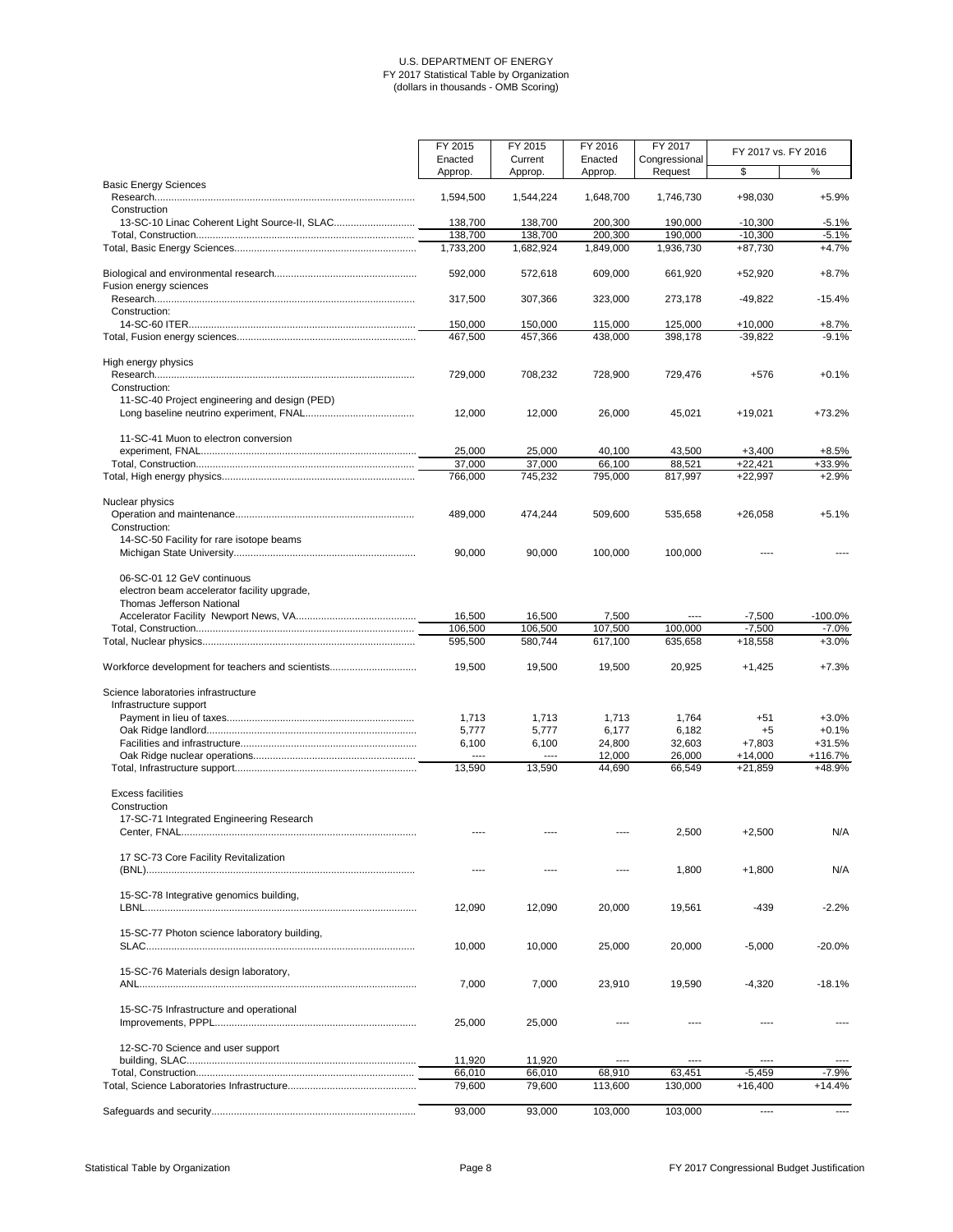|                                                                                         | FY 2015          | FY 2015            | FY 2016         | FY 2017         | FY 2017 vs. FY 2016 |                   |
|-----------------------------------------------------------------------------------------|------------------|--------------------|-----------------|-----------------|---------------------|-------------------|
|                                                                                         | Enacted          | Current            | Enacted         | Congressional   |                     |                   |
|                                                                                         | Approp.          | Approp.            | Approp.         | Request         | \$                  | $\%$              |
|                                                                                         |                  |                    |                 |                 |                     |                   |
|                                                                                         | 183,700<br>$---$ | 183,700<br>132,905 | 185,000<br>---- | 204,481<br>---- | $+19,481$<br>----   | $+10.5%$<br>$---$ |
|                                                                                         | 5,071,000        | 5,071,000          | 5,350,200       | 5,572,069       | +221,869            | $+4.1%$           |
| Adjustments:                                                                            |                  |                    |                 |                 |                     |                   |
|                                                                                         | $\cdots$         | 65,075             | $\cdots$        | ----            | ----                |                   |
|                                                                                         | 5,071,000        | 5,136,075          | 5,350,200       | 5,572,069       | $+221,869$          | $+4.1%$           |
| Rescissions:                                                                            |                  |                    |                 |                 |                     |                   |
|                                                                                         | $-3,262$         | $-3,262$           | $-3,200$        | ----            | $+3,200$            | +100.0%           |
|                                                                                         | 5,067,738        | 5,132,813          | 5,347,000       | 5,572,069       | +225,069            | $+4.2%$           |
| <b>Assistant Secretary For Energy Efficiency And</b>                                    |                  |                    |                 |                 |                     |                   |
| <b>Renewable Energy</b>                                                                 |                  |                    |                 |                 |                     |                   |
| Energy Efficiency and Renewable Energy                                                  |                  |                    |                 |                 |                     |                   |
| Energy Efficiency and Renewable Energy RDD&D                                            |                  |                    |                 |                 |                     |                   |
| Sustainable transportation:                                                             |                  |                    |                 |                 |                     |                   |
|                                                                                         | 280,000          | 272,526            | 310,000         | 468,500         | +158,500            | $+51.1%$          |
|                                                                                         | 225,000          | 175,915            | 225,000         | 278,900         | +53,900             | $+24.0%$          |
|                                                                                         | 97,000           | 94,830             | 100,950         | 105,500         | $+4,550$            | $+4.5%$           |
|                                                                                         | 602,000          | 543,271            | 635,950         | 852,900         | $+216,950$          | $+34.1%$          |
| Renewable energy:                                                                       |                  |                    |                 |                 |                     |                   |
|                                                                                         | 233,000          | 230,800            | 241,600         | 285,100         | $+43,500$           | $+18.0%$          |
|                                                                                         | 107,000          | 105,936            | 95,450          | 156,000         | $+60,550$           | $+63.4%$          |
|                                                                                         | 61,000           | 59,999             | 70,000          | 80,000          | $+10,000$           | $+14.3%$          |
|                                                                                         | 55,000           | 54,288             | 71,000          | 99,500          | $+28,500$           | $+40.1%$          |
|                                                                                         | 456,000          | 451,023            | 478,050         | 620,600         | $+142,550$          | +29.8%            |
| Energy efficiency:                                                                      |                  |                    |                 |                 |                     |                   |
|                                                                                         | 200,000          | 194,175            | 228,500         | 261,000         | $+32,500$           | $+14.2%$          |
|                                                                                         | 27,000           | 27,000             | 27,000          | 43,000          | $+16,000$           | +59.3%            |
|                                                                                         | 172,000          | 168,153            | 200,500         | 289,000         | +88,500             | $+44.1%$          |
| Weatherization & intergovernmental program                                              |                  |                    |                 |                 |                     |                   |
| Weatherization assistance program                                                       |                  |                    |                 |                 |                     |                   |
|                                                                                         | 189,600          | 189,600            | 211,600         | 225,000         | $+13,400$           | $+6.3%$           |
|                                                                                         | 3,000            | 3,000              | 3,000           | 5,000           | $+2,000$            | $+66.7%$          |
|                                                                                         | 400              | 400                | 400             | $\cdots$        | $-400$              | $-100.0%$         |
|                                                                                         | 193,000          | 193,000            | 215,000         | 230,000         | $+15,000$           | $+7.0%$           |
|                                                                                         | $-----$          | ----               | $---$           | 70,000          | $+70,000$           | N/A               |
|                                                                                         | 50,000           | 50,000             | 50,000          | ----            | $-50,000$           | $-100.0%$         |
| Cities, counties, & communities energy                                                  |                  |                    |                 |                 |                     |                   |
|                                                                                         | ----             | ----               | ----            | 26,000          | $+26,000$           | N/A               |
| Total, Weatherization & intergovernmental                                               |                  |                    |                 |                 |                     |                   |
|                                                                                         | 243,000          | 243,000            | 265,000         | 326,000         | $+61,000$           | $+23.0%$          |
|                                                                                         | 642,000          | 632,328            | 721,000         | 919,000         | +198,000            | $+27.5%$          |
|                                                                                         |                  |                    | ----            | 215,000         | $+215,000$          | N/A               |
| Corporate support:                                                                      |                  |                    |                 |                 |                     |                   |
|                                                                                         | 160,000          | 160,750            | 155,000         | 170,900         | $+15,900$           | $+10.3%$          |
|                                                                                         | 21,000           | 21,000             | 21,000          | 28,000          | $+7,000$            | +33.3%            |
|                                                                                         | 181,000          | 181,750            | 176,000         | 198,900         | 22,900              | $+13.0%$          |
| Facilities and infrastructure (NREL O&M)<br>National renewable energy laboratory (NREL) |                  |                    |                 |                 |                     |                   |
|                                                                                         | 56,000           | 56,000             | 62,000          | 92,000          | $+30,000$           | $+48.4%$          |
| Subtotal, Energy Efficiency and Renewable Energy<br>Adjustments:                        | 1,937,000        | 1,864,372          | 2,073,000       | 2,898,400       | $+825,400$          | +39.8%            |
|                                                                                         | ----             | $-720$             | ----            | ----            | ----                |                   |
| Subtotal, Energy Efficiency and Renewable Energy                                        | 1,937,000        | 1,863,652          | 2,073,000       | 2,898,400       | $+825,400$          | +39.8%            |
| Rescissions:                                                                            |                  |                    |                 |                 |                     |                   |
|                                                                                         | $-13,065$        | $-13,065$          | $\cdots$        | ----            | ----                |                   |
|                                                                                         | $-9,740$         | $-9,740$           | $-3,806$        | $---$           | $+3,806$            | +100.0%           |
|                                                                                         | $-22,805$        | $-22,805$          | $-3,806$        | $\cdots$        | $+3,806$            | +100.0%           |
|                                                                                         | 1,914,195        | 1,840,847          | 2,069,194       | 2,898,400       | +829,206            | +40.1%            |
| (Total, Federal Energy Assistance grants, non-add)                                      | (243,000)        | (243,000)          | (265,000)       | (230,000)       |                     |                   |
|                                                                                         | (1,671,195)      | (1,597,847)        | (1,804,194)     | 2,668,400       |                     |                   |

Statistical Table by Organization **Page 9** Page 9 **Page 9** Page 9 **FY 2017** Congressional Budget Justification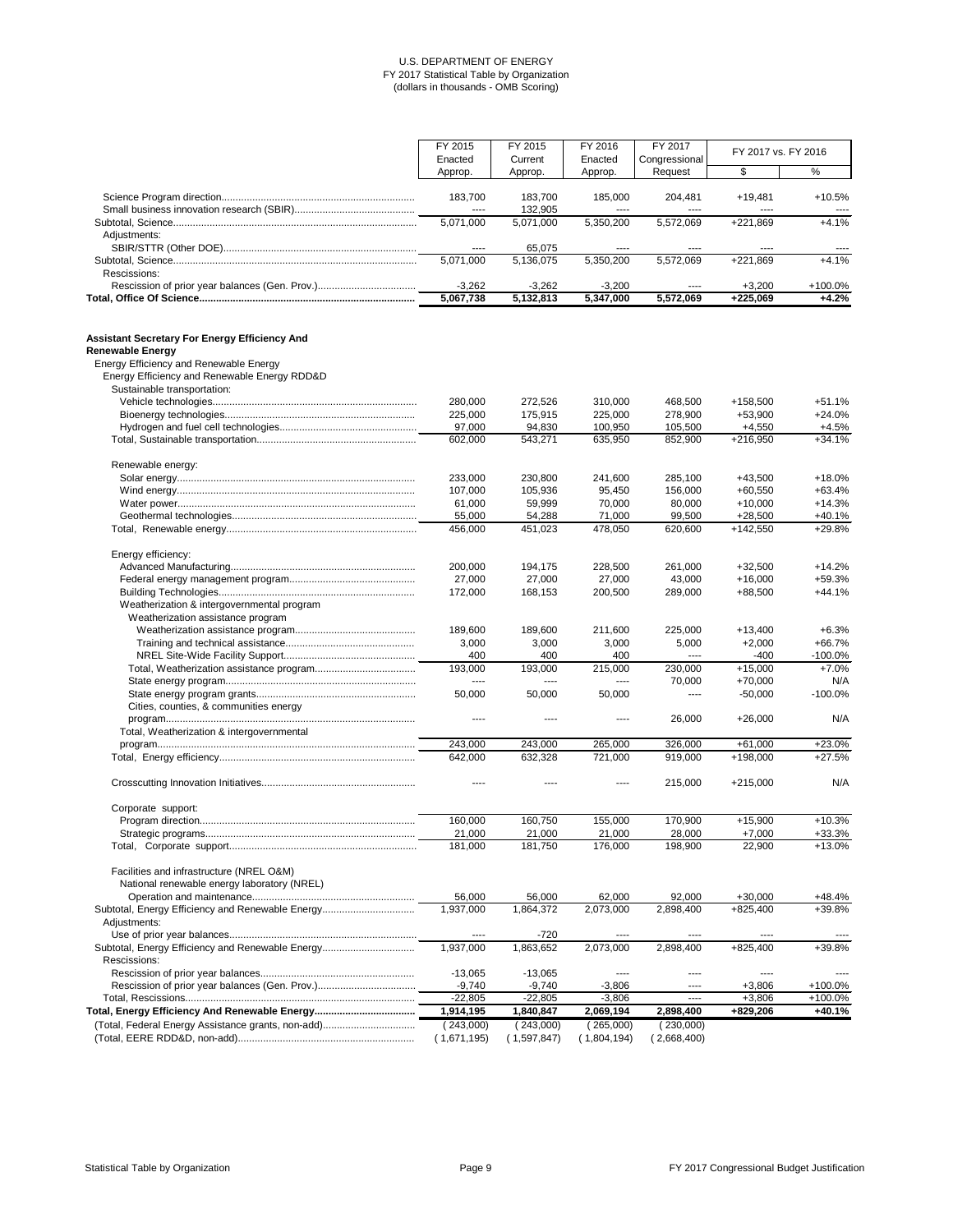|                                                                                        | FY 2015            | FY 2015         | FY 2016          | FY 2017           | FY 2017 vs. FY 2016    |                        |
|----------------------------------------------------------------------------------------|--------------------|-----------------|------------------|-------------------|------------------------|------------------------|
|                                                                                        | Enacted            | Current         | Enacted          | Congressional     |                        |                        |
| <b>Office Of Electricity Delivery &amp; Energy Reliability</b>                         | Approp.            | Approp.         | Approp.          | Request           | \$                     | $\%$                   |
| <b>Electricity Delivery &amp; Energy Reliability</b>                                   |                    |                 |                  |                   |                        |                        |
| Clean energy transmission and reliability                                              | 17,424             | 16,849          | 17,000           | 12,300            | $-4,700$               | $-27.6%$               |
|                                                                                        | 10,648             | 10,297          | 15,000           | 12,000            | $-3,000$               | $-20.0%$               |
|                                                                                        | 6,190              | 6,190           | 7,000            | 6,000             | $-1,000$               | $-14.3%$               |
| Total, Clean energy transmission and reliability                                       | 34,262             | 33,336          | 39,000           | 30,300            | $-8,700$               | $-22.3%$               |
|                                                                                        |                    |                 |                  |                   |                        |                        |
|                                                                                        | 15,439             | 14,930          | 35,000           | 30,000            | $-5,000$               | $-14.3%$               |
|                                                                                        | 45,999             | 44,756          | 62,000           | 45,500            | $-16,500$              | $-26.6%$               |
|                                                                                        | 12,000<br>$---$    | 11,604          | 20,500           | 44,500            | $+24,000$              | $+117.1%$<br>+200.0%   |
| Transformer resilience and advanced components                                         | 6,000              | ----<br>6,000   | 5,000<br>7,500   | 15,000<br>6,500   | $+10,000$<br>$-1,000$  | $-13.3%$               |
|                                                                                        | $\cdots$           | ----            | $\cdots$         | 15,000            | $+15,000$              | N/A                    |
| Infrastructure security & energy                                                       |                    |                 |                  |                   |                        |                        |
|                                                                                        | 6,000              | 6,000           | 9,000            | 17,500            | $+8,500$               | $+94.4%$               |
|                                                                                        | $\cdots$           | ----            | ----             | 15,000            | $+15,000$              | N/A                    |
|                                                                                        | 27,606             | 27,606          | 28,000           | 29,000            | $+1,000$               | $+3.6%$                |
|                                                                                        | ----               | ----            | ----             | 14,000            | $+14,000$              | N/A<br>$+27.3%$        |
| Rescissions:                                                                           | 147,306            | 144,232         | 206,000          | 262,300           | $+56,300$              |                        |
|                                                                                        | $-331$             | $-331$          | ----             |                   |                        |                        |
|                                                                                        | 146,975            | 143,901         | 206,000          | 262,300           | $+56,300$              | $+27.3%$               |
|                                                                                        |                    |                 |                  |                   |                        |                        |
| <b>Assistant Secretary For Fossil Energy</b><br>Fossil Energy Research And Development |                    |                 |                  |                   |                        |                        |
| Fossil Energy Research and Development (OLD)<br>Coal                                   |                    |                 |                  |                   |                        |                        |
| CCS and power systems                                                                  |                    |                 |                  |                   |                        |                        |
|                                                                                        | 88,000             | 85,269          | 101,000          |                   | $-101,000$             | $-100.0%$              |
|                                                                                        | 100,000            | 96,896          | 106,000          | $---$             | $-106,000$             | $-100.0%$              |
|                                                                                        | 103,000            | 99,803          | 105,000          |                   | $-105,000$             | $-100.0%$              |
|                                                                                        | 49,000             | 47,560          | 50,000           | ----              | $-50,000$              | $-100.0%$              |
|                                                                                        | 50,000<br>10,000   | 50,000<br>9,690 | 53,000<br>15,000 | ----<br>----      | $-53,000$<br>$-15,000$ | $-100.0%$<br>$-100.0%$ |
|                                                                                        | 400,000            | 389,218         | 430,000          | ----              | $-430,000$             | $-100.0%$              |
|                                                                                        | 400,000            | 389,218         | 430,000          | ----              | $-430,000$             | $-100.0%$              |
| Unconventional Fossil Energy Technologies                                              | 25,121             | 24,341          | 43,000           | ----              | $-43,000$              | $-100.0%$              |
|                                                                                        | 4,500              | 4,360           | 20,321           | ----              | $-20,321$              | $-100.0%$              |
|                                                                                        | 119,000            | 119,000         | 114,202          | ----              | $-114,202$             | $-100.0%$              |
|                                                                                        | 15,782             | 15,782          | 15,782           | ----              | $-15,782$              | $-100.0\%$             |
|                                                                                        | 5,897              | 5,897           | 7,995            | ----              | $-7,995$               | $-100.0%$              |
|                                                                                        | 700                | 700             | 700              | ----              | $-700$                 | $-100.0\%$             |
| Subtotal, Fossil Energy Research and Development                                       | 571,000            | 559,298         | 632,000          | ----              | $-632,000$             | $-100.0%$              |
| Rescissions:<br>Rescission of prior year balances (Gen. Prov.)                         | $-10,413$          | $-10,413$       | ----             | ----              |                        |                        |
| Total, Fossil Energy Research and Development(OLD)                                     | 560,587            | 548,885         | 632,000          | ----              | $-632,000$             | $-100.0%$              |
| Fossil Energy Research and Development (NEW)                                           |                    |                 |                  |                   |                        |                        |
| CCS and Advanced Power Systems                                                         |                    |                 |                  |                   |                        |                        |
|                                                                                        | ----               |                 | ----             | 170,352           | +170,352               | N/A                    |
|                                                                                        | ----               | ----            | ----             | 90,875            | $+90,875$              | N/A                    |
|                                                                                        | $\cdots$           | ----            | ----             | 47,800            | $+47,800$              | N/A                    |
|                                                                                        | $---$<br>----      | ----<br>----    | ----<br>----     | 59,350<br>368,377 | +59,350<br>+368,377    | N/A<br>N/A             |
|                                                                                        |                    |                 |                  |                   |                        |                        |
|                                                                                        | $- - - -$<br>$---$ | ----            | ----<br>----     | 26,500<br>76,070  | $+26,500$<br>+76,070   | N/A<br>N/A             |
|                                                                                        | $\frac{1}{2}$      | ----            | ----             | 68,055            | $+68,055$              | N/A                    |
|                                                                                        | $\cdots$           | ----            | ----             | 60,998            | $+60,998$              | N/A                    |
| Subtotal, Fossil Energy Research and Development                                       | $\cdots$           | ----            | ----             | 600,000           | $+600,000$             | N/A                    |
|                                                                                        | $\cdots$           | ----            | ----             | $-240,000$        | $-240,000$             | N/A                    |
|                                                                                        | $---$              | $---$           | ----             | 360,000           | +360,000               | N/A                    |
|                                                                                        | 560,587            | 548,885         | 632,000          | 360,000           | $-272,000$             | $-43.0%$               |
| Clean Coal Technology                                                                  | $-6,600$           | $-2,876$        |                  |                   |                        |                        |
| Petroleum Reserves:                                                                    |                    |                 |                  |                   |                        |                        |
| Naval Petroleum & Oil Shale Reserves 1/                                                |                    |                 |                  |                   |                        |                        |
|                                                                                        | 19,950             | 20,640          | 17,500           | 14,950            | $-2,550$               | $-14.6%$               |

Statistical Table by Organization **Page 10** Page 10 **Page 10** Page 10 **FY 2017** Congressional Budget Justification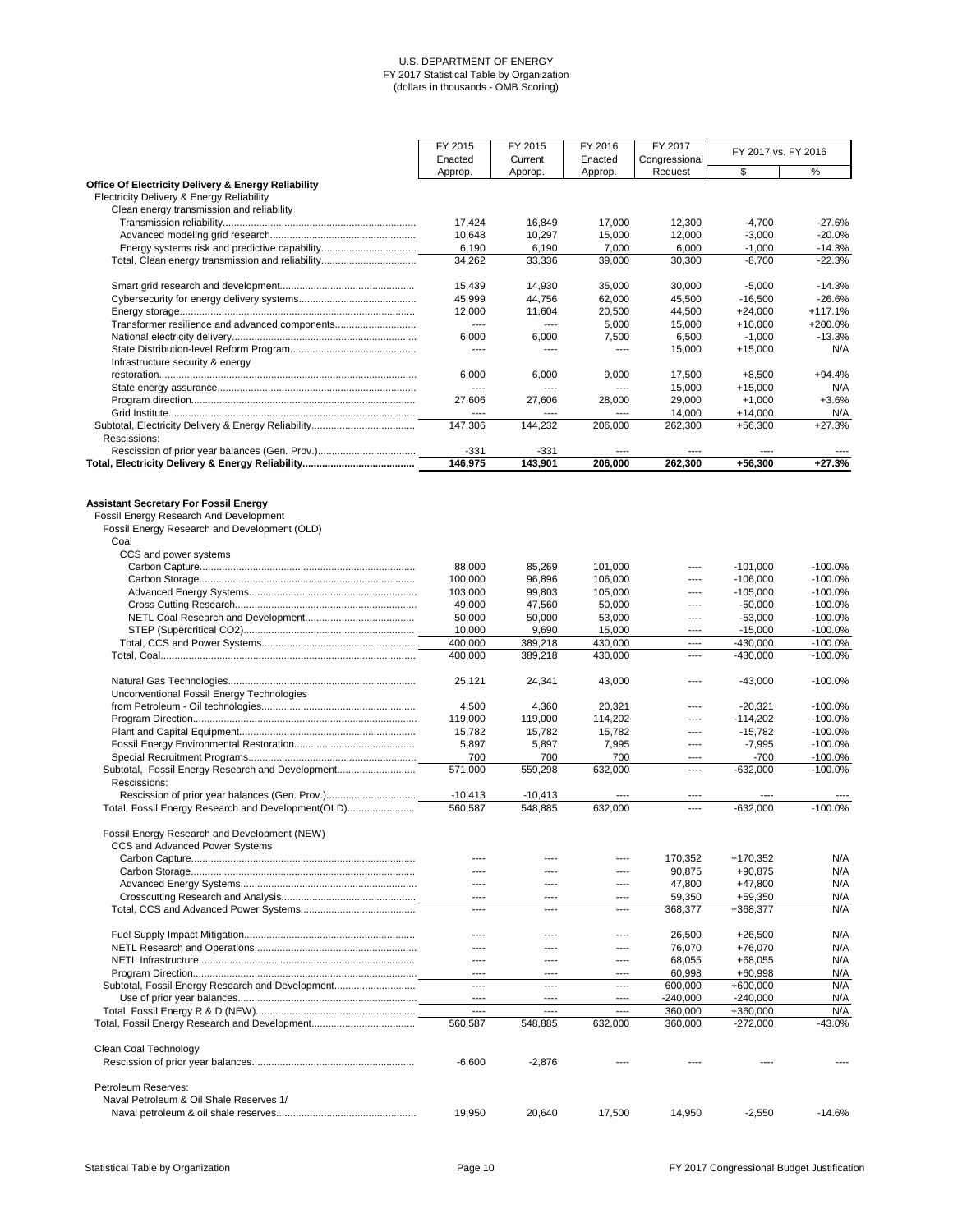|                                    | FY 2015<br>Enacted | FY 2015<br>Current | FY 2016<br>Enacted | FY 2017<br>Congressional | FY 2017 vs. FY 2016 |               |
|------------------------------------|--------------------|--------------------|--------------------|--------------------------|---------------------|---------------|
|                                    | Approp.            | Approp.            | Approp.            | Request                  |                     | %             |
| Elk Hills School Lands Fund        | 15.580             | 15.580             | ----               |                          |                     |               |
|                                    | 200,000            | 200,000            | 212,000            | 257.000                  | +45.000             | $+21.2%$      |
| Northeast Home Heating Oil Reserve |                    |                    |                    |                          |                     |               |
|                                    | 7.600              | 7,600              | 7.600              | 10.500                   | +2,900              | +38.2%        |
|                                    | ----               | ----               | ----               | $-4.000$                 | $-4,000$            | N/A           |
|                                    | $-6,000$           | $-6.000$           | $\cdots$           | ----                     | $\frac{1}{2}$       | $\frac{1}{2}$ |
|                                    | .600               | 1,600              | 7,600              | 6,500                    | $-1,100$            | $-14.5%$      |
|                                    | 237,130            | 237,820            | 237,100            | 278,450                  | +41,350             | +17.4%        |
|                                    | 791,117            | 783,829            | 869,100            | 638,450                  | $-230,650$          | $-26.5%$      |

1/ NPR includes new BA and proceeds from NPR 3

asset sale. These proceeds available during

FY 15 for purchase of replacement

property. Any unused proceeds returned to

Treasury as miscellaneous receipts.

| <b>Office Of Nuclear Energy</b>              |               |         |          |           |           |           |
|----------------------------------------------|---------------|---------|----------|-----------|-----------|-----------|
| Nuclear Energy                               |               |         |          |           |           |           |
| <b>Research and Development</b>              |               |         |          |           |           |           |
|                                              | 5,000         | 5,000   | 5,000    | ----      | $-5,000$  | $-100.0%$ |
|                                              | 5,000         | 4,835   | 5,000    | ----      | $-5,000$  | $-100.0%$ |
|                                              | 54,500        | 54,500  | 62,500   | 89,600    | $+27,100$ | $+43.4%$  |
|                                              | 101,000       | 97,666  | 111,600  | 89,510    | $-22,090$ | $-19.8%$  |
|                                              | 133,000       | 128,611 | 141,718  | 108,760   | $-32,958$ | $-23.3%$  |
| Fuel cycle research and development          |               |         |          |           |           |           |
| Material recovery and waste form development |               |         |          |           |           |           |
| Material recovery and waste form             |               |         |          |           |           |           |
|                                              | 35,300        | 33,165  | 32,950   | 23,300    | $-9,650$  | $-29.3%$  |
|                                              | 60,100        | 58,070  | 62,100   | 59,000    | $-3,100$  | $-5.0%$   |
|                                              | 16,900        | 17,380  | 10,500   | 5,000     | $-5,500$  | $-52.4%$  |
| Materials protection, accounting and         |               |         |          |           |           |           |
|                                              | 7,600         | 7,142   | 8,050    | 7,000     | $-1,050$  | $-13.0%$  |
| Used nuclear fuel disposition                |               |         |          |           |           |           |
|                                              | 49,000        | 47,724  | 62,500   | 74,338    | $+11,838$ | +18.9%    |
| Integrated Waste Management System           |               |         |          |           |           |           |
| Storage and Transportation                   |               |         |          |           |           |           |
|                                              | 18,000        | 18,000  | 22,500   | 36,900    | $+14,400$ | $+64.0%$  |
| <b>Consent Based Siting</b>                  |               |         |          |           |           |           |
|                                              | $---$         |         | ----     | 24,140    | $+24,140$ | N/A       |
|                                              | $---$         | ----    | $-- - -$ | 15,260    | $+15,260$ | N/A       |
|                                              | $\frac{1}{2}$ | ----    | $---$    | 39,400    | $+39,400$ | N/A       |
|                                              | 18,000        | 18,000  | 22,500   | 76,300    | $+53,800$ | $+239.1%$ |
|                                              | 4,500         | 4,500   | $---$    | $- - - -$ | $- - - -$ |           |
|                                              | 71,500        | 70,224  | 85,000   | 150,638   | $+65,638$ | $+77.2%$  |
|                                              | 5,600         | 5,261   | 5,200    | 5,000     | $-200$    | $-3.8%$   |
|                                              | 197,000       | 191,242 | 203,800  | 249,938   | $+46,138$ | +22.6%    |
|                                              |               |         |          |           |           |           |

International nuclear energy cooperation............................................ 3,000 3,000 3,000 4,500 +1,500 +50.0%

|                                    | 498,500 | 484,854 | 532,618 | 542,308 | $+9,690$  | +1.8%      |
|------------------------------------|---------|---------|---------|---------|-----------|------------|
| Radiological facilities management |         |         |         |         |           |            |
|                                    | 20,000  | 20,000  | 18,000  | $---$   | $-18,000$ | $-100.0\%$ |
|                                    | 5,000   | 5,000   | 6,800   | 7,000   | $+200$    | $+2.9%$    |
|                                    | 25,000  | 25,000  | 24,800  | 7,000   | $-17,800$ | $-71.8%$   |
| Idaho facilities management        |         |         |         |         |           |            |
|                                    | 200,631 | 200.631 | 220.582 | 220.585 | $+3$      | $+0.0\%$   |
| Construction:                      |         |         |         |         |           |            |
|                                    |         |         | 2,000   | 6.000   | $+4.000$  | $+200.0\%$ |
|                                    | 5,369   | 5,369   | ----    |         | ----      |            |
|                                    | 206,000 | 206,000 | 222,582 | 226,585 | $+4.003$  | $+1.8%$    |
|                                    | 104.000 | 104.000 | 126,161 | 129.303 | $+3.142$  | $+2.5%$    |

Statistical Table by Organization **Page 11** Page 11 Page 11 **Page 11** FY 2017 Congressional Budget Justification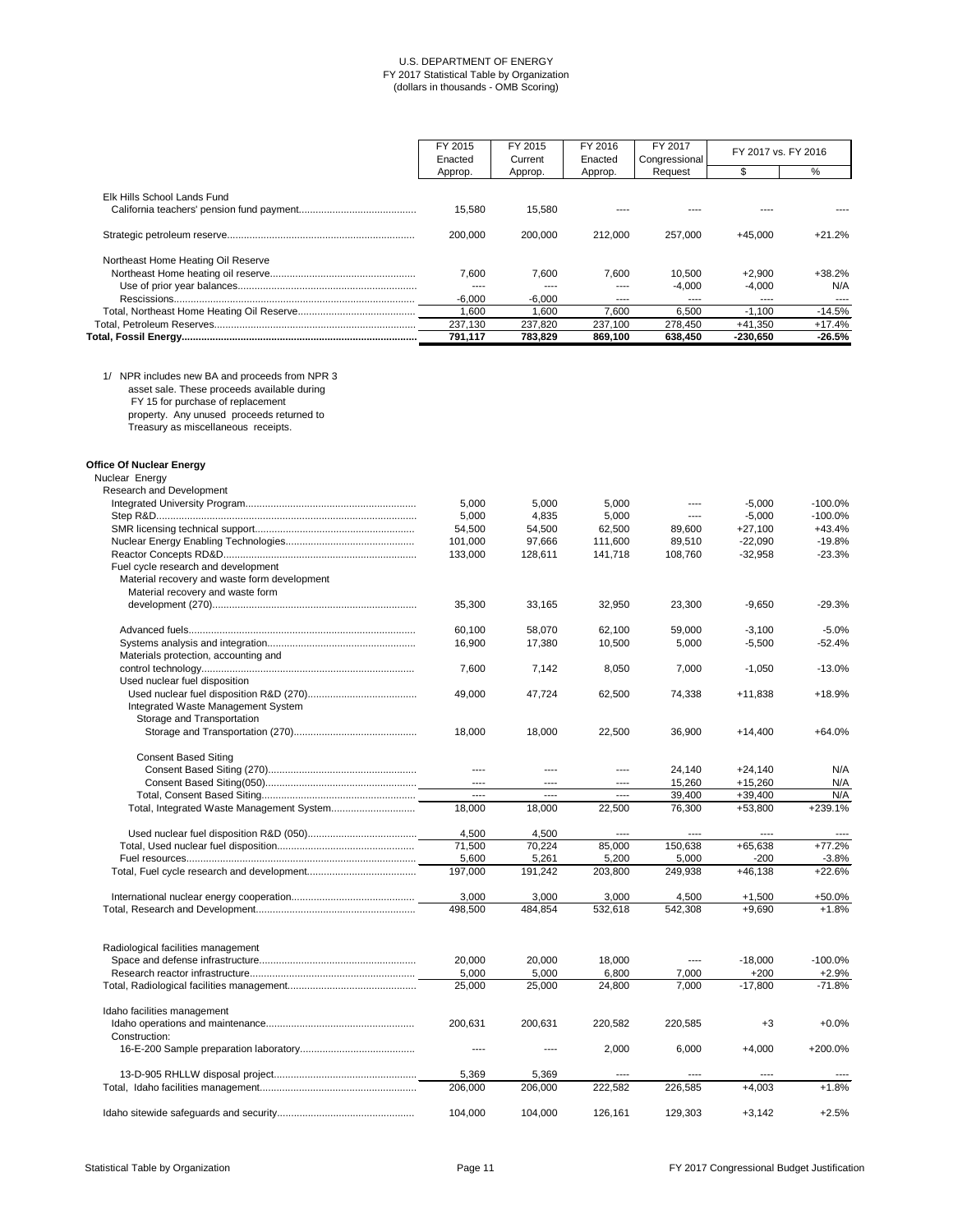|                                                      | FY 2015       | FY 2015    | FY 2016    | FY 2017       |                     |           |
|------------------------------------------------------|---------------|------------|------------|---------------|---------------------|-----------|
|                                                      | Enacted       | Current    | Enacted    | Congressional | FY 2017 vs. FY 2016 |           |
|                                                      | Approp.       | Approp.    | Approp.    | Request       | \$                  | $\%$      |
|                                                      |               |            | 80,000     | 88,700        | $+8,700$            | +10.9%    |
|                                                      | 80,000        | 80,000     |            |               |                     |           |
|                                                      | 913,500       | 899,854    | 986,161    | 993,896       | $+7,735$            | $+0.8%$   |
| Adjustments:                                         |               |            |            |               |                     |           |
|                                                      | $-- -$        | 2,150      | ----       | ----          | ----                |           |
|                                                      | 913,500       | 902,004    | 986,161    | 993,896       | $+7,735$            | $+0.8%$   |
| Rescissions:                                         |               |            |            |               |                     |           |
|                                                      | $-80,000$     | $-80,000$  | ----       | ----          |                     |           |
|                                                      | $-121$        | $-121$     | ----       | $\cdots$      | $- - - -$           | $---$     |
|                                                      | $-80,121$     | $-80,121$  | $- - - -$  | $\frac{1}{2}$ | $\frac{1}{2}$       | $---$     |
|                                                      | 833,379       | 821,883    | 986,161    | 993,896       | $+7,735$            | $+0.8%$   |
|                                                      | 833,379       | 821,883    | 986,161    | 993,896       | $+7,735$            | $+0.8%$   |
|                                                      |               |            |            |               |                     |           |
|                                                      | (108,500)     | (108,500)  | (126, 161) | (151,876)     |                     |           |
|                                                      |               |            |            |               |                     |           |
|                                                      | (724, 879)    | (713, 383) | (860,000)  | (842,020)     |                     |           |
| <b>Office Of Indian Energy Policy &amp; Programs</b> |               |            |            |               |                     |           |
| Departmental Administration                          |               |            |            |               |                     |           |
|                                                      | 16,000        | 16,000     | 16,000     |               | $-16,000$           | $-100.0%$ |
|                                                      |               |            |            |               |                     |           |
| Office of Indian Energy                              |               |            |            |               |                     |           |
|                                                      | ----          |            | ----       | 4,800         | $+4,800$            | N/A       |
|                                                      | $---$         | ----       | ----       | 18,130        | $+18,130$           | N/A       |
|                                                      | $\frac{1}{2}$ | ----       | ----       | 22,930        | $+22,930$           | N/A       |
|                                                      |               |            |            |               |                     |           |
|                                                      | 16,000        | 16,000     | 16,000     | 22,930        | $+6,930$            | $+43.3%$  |
|                                                      |               |            |            |               |                     |           |
| <b>Office Of Technology Transitions</b>              |               |            |            | 8,400         | $+8,400$            | N/A       |
|                                                      |               |            |            |               |                     |           |
| <b>Advanced Research Projects Agency - Energy</b>    |               |            |            |               |                     |           |
| Advanced Research Projects Agency - Energy           |               |            |            |               |                     |           |
| (previously Energy Transformation Acceleration Fund) |               |            |            |               |                     |           |
|                                                      | 252,000       | 252,000    | 261,750    | 318,000       | $+56,250$           | $+21.5%$  |
|                                                      | 28,000        | 28,000     | 29,250     | 32,000        | $+2,750$            | $+9.4%$   |
| Subtotal, Advanced Research Projects Agency - Energy | 280,000       | 280,000    | 291,000    | 350,000       | $+59,000$           | $+20.3%$  |
| Rescissions:                                         |               |            |            |               |                     |           |
|                                                      | $-18$         | $-18$      | ----       | $- - - -$     | ----                | ----      |
|                                                      | $-18$         | $-18$      | ----       | ----          | $- - - -$           |           |
| Total, Advanced Research Projects Agency - Energy    |               |            |            |               |                     | $+20.3%$  |
|                                                      | 279,982       | 279,982    | 291,000    | 350,000       | $+59,000$           |           |
| <b>Energy Information Administration</b>             |               |            |            |               |                     |           |
|                                                      | 117,000       | 117,000    | 122,000    | 131,125       | $+9,125$            | $+7.5%$   |
|                                                      | 117,000       | 117,000    | 122,000    | 131,125       | $+9,125$            | $+7.5%$   |
|                                                      |               |            |            |               |                     |           |
| Title 17 - Innovative Technology Loan                |               |            |            |               |                     |           |
| <b>Guarantee Program</b>                             |               |            |            |               |                     |           |
|                                                      | 42,000        | 42,000     | 42,000     | 37,000        | $-5,000$            | $-11.9%$  |
|                                                      | $-25,000$     | $-25,000$  | $-25,000$  | $-27,000$     | $-2,000$            | $-8.0%$   |
| Total, Title 17 - Innovative Technology              |               |            |            |               |                     |           |
|                                                      | 17,000        | 17,000     | 17,000     | 10,000        | $-7,000$            | $-41.2%$  |
|                                                      |               |            |            |               |                     |           |

| Loan Program                                                                                 |         |         |         |         |           |           |
|----------------------------------------------------------------------------------------------|---------|---------|---------|---------|-----------|-----------|
|                                                                                              | 4.000   | 4.000   | 6.000   | 5.000   | $-1.000$  | $-16.7\%$ |
| <b>Total, Advanced Technology Vehicles</b>                                                   |         |         |         |         |           |           |
|                                                                                              | 4,000   | 4,000   | 6,000   | 5,000   | $-1,000$  | $-16.7%$  |
| <b>Assistant Secretary For Environmental Management</b><br>Non-Defense Environmental Cleanup |         |         |         |         |           |           |
|                                                                                              | 2,562   | 2,562   | 2,562   | 2,240   | $-322$    | -12.6%    |
|                                                                                              | 104.403 | 102,403 | 104.403 | 101.304 | $-3.099$  | $-3.0%$   |
| Small sites:                                                                                 |         |         |         |         |           |           |
| Construction:                                                                                | 70.049  | 72.079  | 87,522  | 53,243  | $-34.279$ | $-39.2%$  |
|                                                                                              | 10,000  | 10,000  | ----    |         | ----      |           |
|                                                                                              | 80.049  | 82,079  | 87,522  | 53.243  | $-34.279$ | $-39.2%$  |

Statistical Table by Organization **Page 12** Page 12 **Page 12** Page 12 **FY 2017** Congressional Budget Justification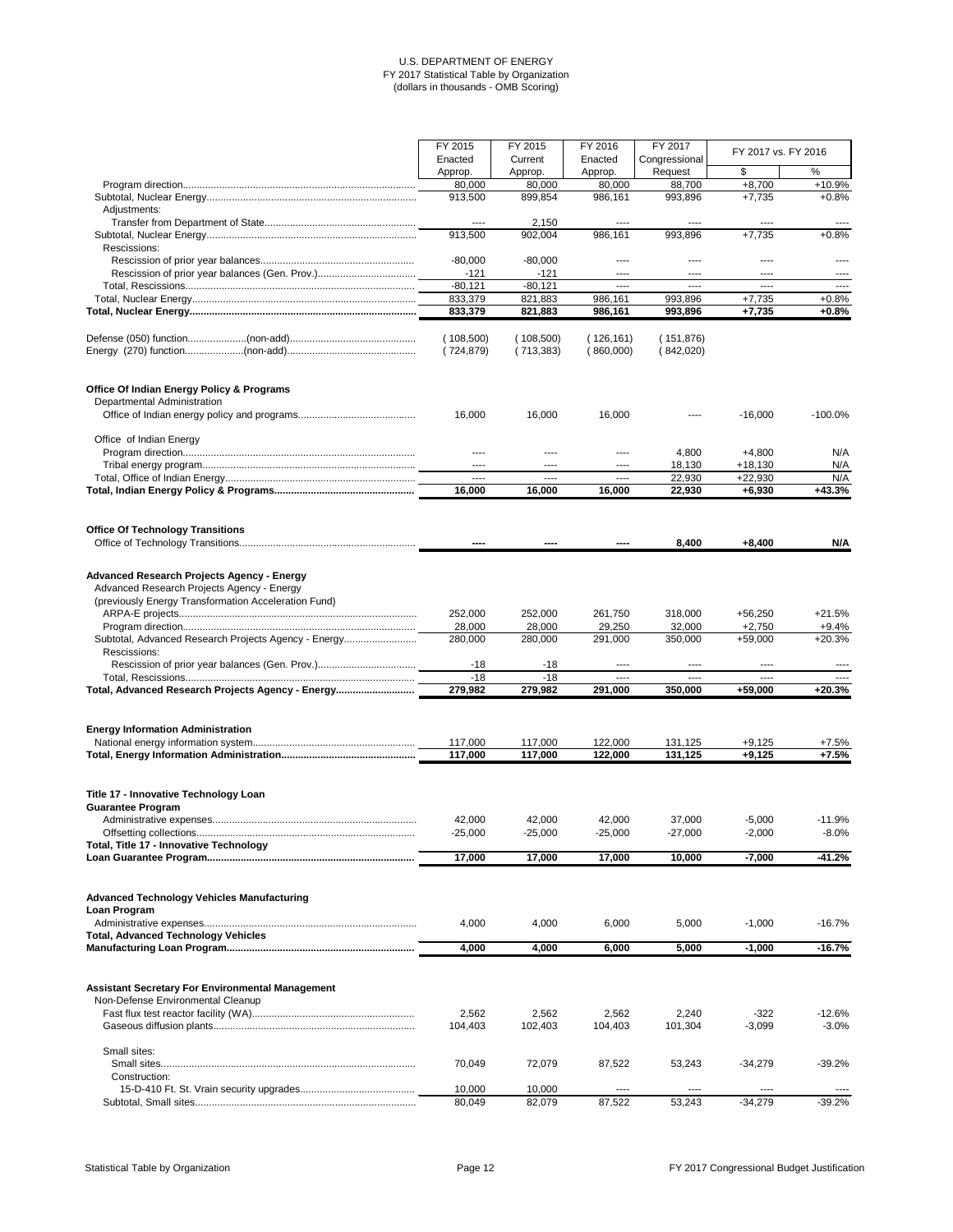|                                                 | FY 2015            | FY 2015            | FY 2016            | FY 2017                  | FY 2017 vs. FY 2016 |           |
|-------------------------------------------------|--------------------|--------------------|--------------------|--------------------------|---------------------|-----------|
|                                                 | Enacted<br>Approp. | Current<br>Approp. | Enacted<br>Approp. | Congressional<br>Request | \$                  | $\%$      |
|                                                 |                    |                    |                    |                          |                     |           |
| West Valley demonstration project               |                    |                    | 1,300              |                          | $-1,300$            | $-100.0%$ |
|                                                 | 58,986             | 58,986             | 59,213             | 61,613                   | $+2,400$            | $+4.1%$   |
|                                                 | 246,000            | 246,030            | 255,000            | 218,400                  | $-36,600$           | $-14.4%$  |
|                                                 |                    |                    |                    |                          |                     |           |
| Defense Environmental Cleanup                   |                    |                    |                    |                          |                     |           |
| Closure sites:                                  |                    |                    |                    |                          |                     |           |
|                                                 | 4,889              | 4,889              | 4,889              | 9,389                    | $+4,500$            | +92.0%    |
| Hanford site:                                   |                    |                    |                    |                          |                     |           |
| River corridor and other cleanup operations:    |                    |                    |                    |                          |                     |           |
|                                                 | 377,788            | 377,788            | 270,710            | 69,755                   | $-200,955$          | $-74.2%$  |
| Central plateau remediation:                    |                    |                    |                    |                          |                     |           |
|                                                 | 497,456            | 497,456            | 555,163            | 620,869                  | $+65,706$           | $+11.8%$  |
|                                                 |                    |                    |                    |                          |                     |           |
|                                                 | 19,701             | 19,701             | 19,701             | 14,701                   | $-5,000$            | $-25.4%$  |
| Construction                                    |                    |                    |                    |                          |                     |           |
| 15-D-401 Containerized sludge removal           |                    |                    |                    |                          |                     |           |
|                                                 | 46,055             | 46,055             | 77,016             | 11,486                   | $-65,530$           | $-85.1%$  |
|                                                 | 941,000            | 941,000            | 922,590            | 716,811                  | $-205,779$          | $-22.3%$  |
|                                                 |                    |                    |                    |                          |                     |           |
| Idaho National Laboratory:                      |                    |                    |                    |                          |                     |           |
|                                                 | 377,293            | 377,293            | 393,000            | 359,088                  | $-33,912$           | $-8.6%$   |
|                                                 | 2,910              | 2,910              | 3,000              | 3,000                    | ----                |           |
|                                                 | 380,203            | 380,203            | 396,000            | 362,088                  | $-33,912$           | $-8.6%$   |
| Los Alamos National Laboratory                  |                    |                    |                    |                          |                     |           |
|                                                 |                    |                    | ----               | 185,606                  | +185,606            | N/A       |
|                                                 | $\cdots$           | ----               | $---$              | 3,394                    | $+3,394$            | N/A       |
|                                                 | $\cdots$           | ----               | $\cdots$           | 189,000                  | $+189,000$          | N/A       |
|                                                 |                    |                    |                    |                          |                     |           |
| NNSA sites and Nevada off-sites                 |                    |                    |                    |                          |                     |           |
| Lawrence Livermore National Laboratory(Defense) | 1,366              | 1,366              | 1,366              | 1,396                    | $+30$               | $+2.2%$   |
| Nuclear facility D & D                          |                    |                    |                    |                          |                     |           |
|                                                 | $---$              | ----               | $---$              | 3,685                    | $+3,685$            | N/A       |
|                                                 | 64,851             | 64,851             | 62,385             | 62,176                   | $-209$              | $-0.3%$   |
|                                                 | 2,801              | 2,801              | 2,500              | 4,130                    | $+1,630$            | $+65.2%$  |
| Los Alamos National Laboratory                  |                    |                    |                    |                          |                     |           |
|                                                 | 185,000            | 185,000            | 185,000            | ----                     | $-185,000$          | $-100.0%$ |
| Construction:                                   |                    |                    |                    |                          |                     |           |
| 15-D-406 Hexavalent chromium D & D              |                    |                    |                    |                          |                     |           |
|                                                 | 4,600              | 4,600              |                    | ----                     | ----                |           |
|                                                 | 189,600            | 189,600            | 185,000            | ----                     | $-185,000$          | $-100.0%$ |
|                                                 | 258,618            | 258,618            | 251,251            | 71,387                   | $-179,864$          | $-71.6%$  |
|                                                 |                    |                    |                    |                          |                     |           |
| Oak Ridge Reservation:                          |                    |                    |                    |                          |                     |           |
| OR cleanup and disposition                      |                    |                    |                    |                          |                     |           |
|                                                 | 131,930            | 131,930            | 74,597             | 54,557                   | $-20,040$           | $-26.9%$  |
| Construction:                                   |                    |                    |                    |                          |                     |           |
|                                                 | 4,200              | 4,200              | ----               | ----                     | $---$               |           |
|                                                 | 136,130            | 136,130            | 74,597             | 54,557                   | $-20,040$           | $-26.9%$  |
| Solid waste stabilization and disposition       |                    |                    |                    |                          |                     |           |
|                                                 |                    |                    | 2,800              | 3,000                    | $+200$              | $+7.1%$   |
|                                                 | 4,365              | 4,365              | 4,400              | 4,400                    | ----                |           |
| OR Nuclear facility D & D                       |                    |                    |                    |                          |                     |           |

|                                        | 73.155  | 73.155  | 111.958 | 93.851  | $-18.107$ | -16.2%    |
|----------------------------------------|---------|---------|---------|---------|-----------|-----------|
| Construction                           |         |         |         |         |           |           |
| 14-D-403 Outfall 200 Mercury Treatment |         |         |         |         |           |           |
|                                        | 9,400   | 9.400   | 9.400   | 5.100   | -4.300    | -45.7%    |
|                                        | 82.555  | 82.555  | 121,358 | 98.951  | $-22.407$ | $-18.5\%$ |
|                                        | ----    |         | 35.895  | 37.311  | +1.416    | +3.9%     |
|                                        | 223,050 | 223.050 | 239,050 | 198.219 | -40.831   | $-17.1\%$ |
| Office of River Protection:            |         |         |         |         |           |           |
| Waste treatment & immobilization plant |         |         |         |         |           |           |
|                                        | ----    |         |         | 3,000   | $+3.000$  | N/A       |
|                                        | 667.000 | 667.000 | 690,000 | 690,000 | ----      | ----      |
|                                        | 667,000 | 667.000 | 690,000 | 693,000 | $+3.000$  | $+0.4%$   |

Statistical Table by Organization **Page 13** Page 13 **Page 13** Page 13 **FY 2017** Congressional Budget Justification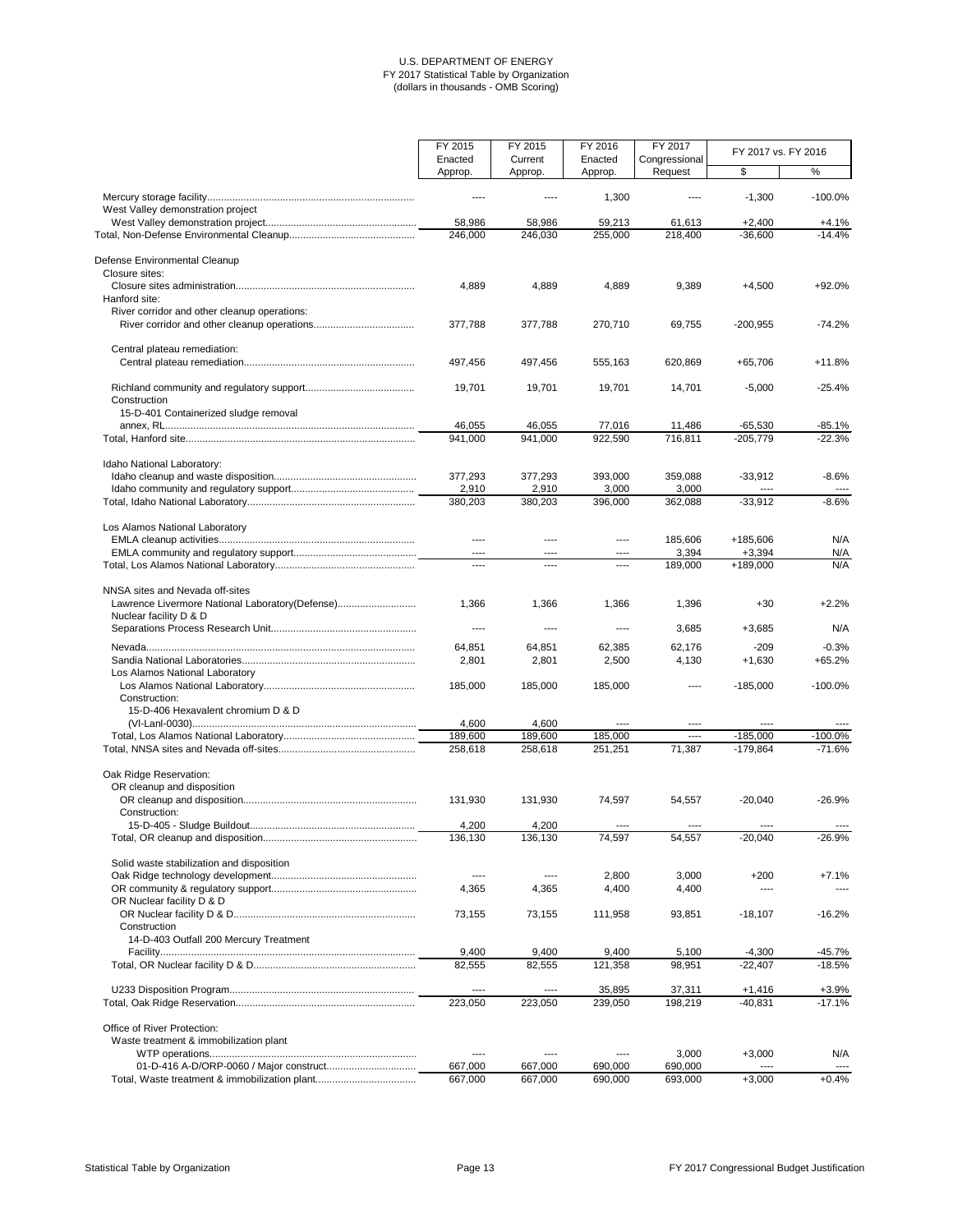|                                                             | FY 2015           | FY 2015           | FY 2016           | FY 2017              |                         | FY 2017 vs. FY 2016 |  |
|-------------------------------------------------------------|-------------------|-------------------|-------------------|----------------------|-------------------------|---------------------|--|
|                                                             | Enacted           | Current           | Enacted           | Congressional        |                         |                     |  |
|                                                             | Approp.           | Approp.           | Approp.           | Request              | \$                      | %                   |  |
| Tank farm activities<br>Rad liquid tank waste stabilization |                   |                   |                   |                      |                         |                     |  |
|                                                             | 522,000           | 522,000           | 649,000           | 721,456              | $+72,456$               | $+11.2%$            |  |
| Construction:                                               |                   |                   |                   |                      |                         |                     |  |
| 15-D-409 Low activity waste pretreatment                    |                   |                   |                   |                      |                         |                     |  |
|                                                             | 23,000<br>545,000 | 23,000<br>545,000 | 75,000<br>724,000 | 73,000<br>794,456    | $-2,000$<br>$+70,456$   | $-2.7%$<br>$+9.7%$  |  |
|                                                             | 1,212,000         | 1,212,000         | 1,414,000         | 1,487,456            | $+73,456$               | $+5.2%$             |  |
|                                                             |                   |                   |                   |                      |                         |                     |  |
| <b>Savannah River Sites:</b>                                | 397,976           | 397,976           | 413,652           |                      | $-413,652$              | $-100.0\%$          |  |
| <b>Nuclear Material Management:</b>                         | $---$             |                   | $---$             | 311,062              | $+311,062$              | N/A                 |  |
|                                                             | ----              | ----              | $\cdots$          | 311,062              | $+311,062$              | N/A                 |  |
| <b>Environmental Cleanup</b>                                |                   |                   | $\cdots$          | 152,504              | +152,504                | N/A                 |  |
| Radioactive liquid tank waste                               | 11,013            | 11,013            | 11,249            | 11,249               | ----                    | $\cdots$            |  |
| Radioactive liquid tank waste stabilization                 |                   |                   |                   |                      |                         |                     |  |
|                                                             | 547,318           | 547,318           | 554,878           | 645,332              | $+90,454$               | $+16.3%$            |  |
| Construction:                                               |                   |                   |                   |                      |                         |                     |  |
|                                                             | 30,000            | 30,000            | 34,642            | 7,577                | $-27,065$               | $-78.1%$            |  |
|                                                             |                   |                   |                   | 9,729                | $+9,729$                | N/A                 |  |
| 05-D-405 Salt waste processing facility,                    |                   |                   |                   |                      |                         |                     |  |
|                                                             | 135,000           | 135,000           | 194,000           | 160,000              | $-34,000$               | $-17.5%$            |  |
|                                                             | 165,000           | 165,000           | 228.642           | 177,306              | $-51,336$               | $-22.5%$            |  |
|                                                             | 712,318           | 712,318           | 783,520           | 822,638              | $+39,118$               | $+5.0%$             |  |
|                                                             | 1,121,307         | 1,121,307         | 1,208,421         | 1,297,453            | +89,032                 | $+7.4%$             |  |
| <b>Waste Isolation Pilot Plant</b><br>Construction:         | 304,000           | 304,000           | 269,260           | 257,188              | $-12,072$               | $-4.5%$             |  |
| 15-D-411 Safety significant confinement                     | 12,000            | 12,000            | 23,218            | 2,532                | $-20,686$               | $-89.1%$            |  |
|                                                             | 4,000             | 4,000             | 7,500             | 2,533                | $-4,967$                | $-66.2%$            |  |
|                                                             | 16,000            | 16,000            | 30,718            | 5,065                | $-25,653$               | $-83.5%$            |  |
|                                                             | 320,000           | 320,000           | 299,978           | 262,253              | $-37,725$               | $-12.6%$            |  |
|                                                             | 280,784           | 280,784           | 281,951           | 290,050              | $+8,099$                | $+2.9%$             |  |
|                                                             | 14,979            | 14,979            | 14,979            | 14,979               | ----                    |                     |  |
|                                                             | 240,000           | 240,000           | 236,633           | 255,973              | $+19,340$               | $+8.2%$             |  |
|                                                             | 14,000            | 13,538            | 20,000            | 30,000               | $+10,000$               | +50.0%              |  |
|                                                             |                   | ----              | $\cdots$          | 41,892               | $+41,892$               | N/A                 |  |
|                                                             | 5,010,830         | 5,010,368         | 5,289,742         | 155,100<br>5,382,050 | $+155,100$<br>$+92,308$ | N/A<br>$+1.7%$      |  |
| Rescissions:                                                | $-10,830$         | $-10,830$         | $---$             | ----                 | ----                    |                     |  |
|                                                             | $-9,983$          | $-9,983$          | $---$             | ----                 | ----                    |                     |  |
|                                                             | $-20,813$         | $-20,813$         | $\cdots$          | ----                 | $- - - -$               |                     |  |
|                                                             | 4,990,017         | 4,989,555         | 5,289,742         | 5,382,050            | $+92,308$               | $+1.7%$             |  |
| Uranium Enrichment Decontamination and                      |                   |                   |                   |                      |                         |                     |  |
| Decommissioning Fund                                        |                   |                   |                   |                      |                         |                     |  |
|                                                             | 167,898           | 170,067           | 194,673           | ----                 | $-194,673$              | $-100.0%$           |  |
| Paducah                                                     |                   |                   |                   |                      |                         |                     |  |
| Construction                                                | 198,729           | 198,729           | 198,729           | ----                 | $-198,729$              | $-100.0%$           |  |
| 15-U-407 On-site waste disposal facility                    |                   |                   |                   |                      |                         |                     |  |
|                                                             | 8,486             | 8,486             |                   |                      |                         |                     |  |
| 16-U-401 Swmu 5&6,                                          |                   |                   |                   |                      |                         |                     |  |
|                                                             | ----              | ----              | 1,196             | $\cdots$             | $-1,196$                | $-100.0%$           |  |
|                                                             | 207,215           | 207,215           | 199,925           | $\cdots$             | $-199,925$              | $-100.0%$           |  |

Statistical Table by Organization **Page 14** Page 14 **Page 14** Page 14 **FY 2017** Congressional Budget Justification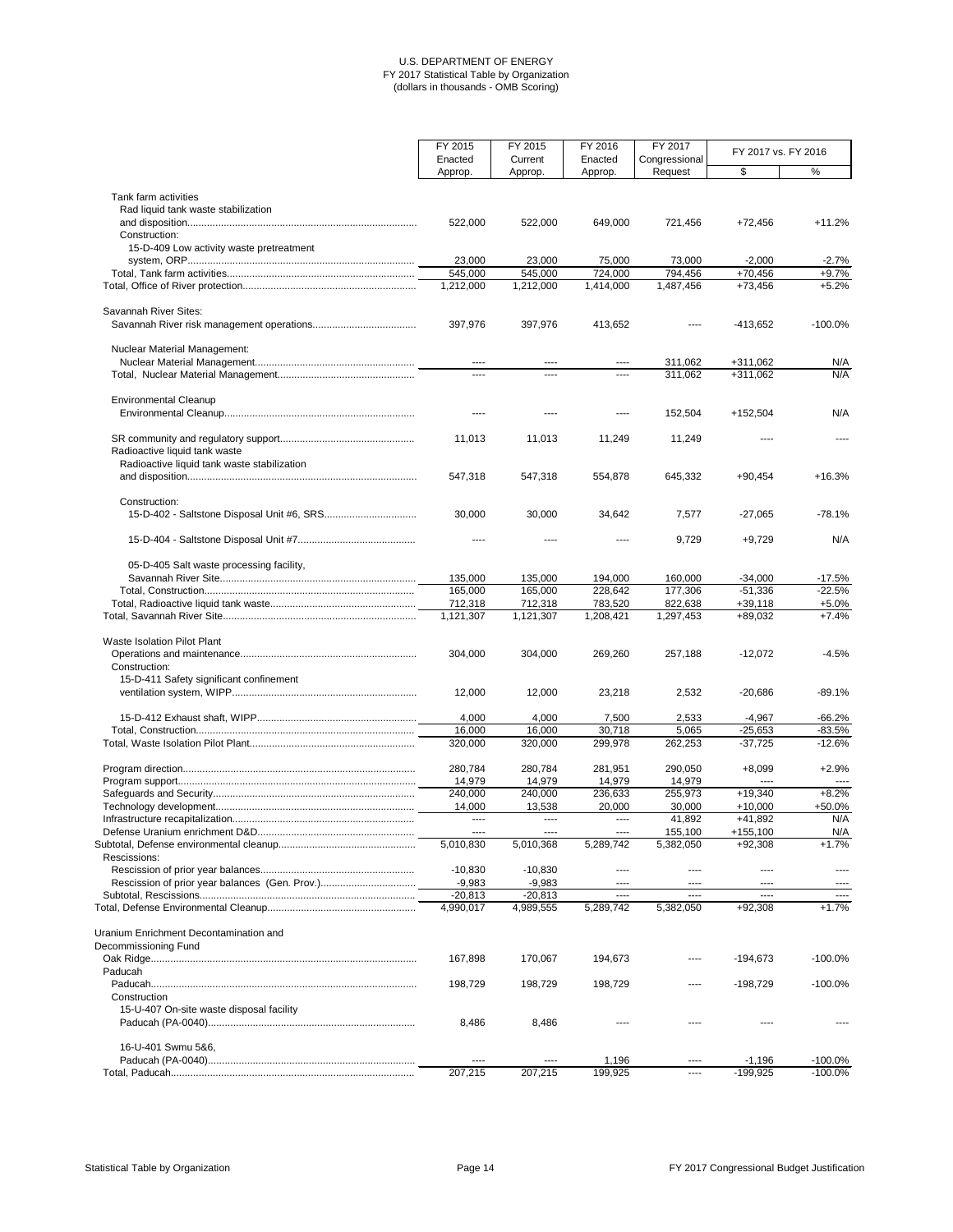|                                                                       | FY 2015           | FY 2015           | FY 2016           | FY 2017           |                     |                    |  |
|-----------------------------------------------------------------------|-------------------|-------------------|-------------------|-------------------|---------------------|--------------------|--|
|                                                                       | Enacted           | Current           | Enacted           | Congressional     | FY 2017 vs. FY 2016 |                    |  |
|                                                                       | Approp.           | Approp.           | Approp.           | Request           | \$                  | $\frac{1}{2}$      |  |
| Portsmouth                                                            |                   |                   |                   |                   |                     |                    |  |
|                                                                       | 209,524           | 209,524           | 203,417           | ----              | $-203,417$          | $-100.0%$          |  |
| Construction                                                          |                   |                   |                   |                   |                     |                    |  |
| 15-U-408 On-site waste disposal facility                              |                   |                   |                   |                   |                     |                    |  |
|                                                                       | 4,500             | 4,500             | 21,749            | ----              | $-21,749$           | $-100.0%$          |  |
|                                                                       | 214,024           | 214,024           | 225,166           | ----              | $-225,166$          | $-100.0%$          |  |
| Pension and community and regulatory support                          |                   |                   |                   |                   |                     |                    |  |
|                                                                       | 21,693            | 19,524            | 16,856            | ----              | $-16,856$           | $-100.0%$          |  |
|                                                                       | 2,375             | 2,375             | 2,375             | ----              | $-2,375$            | $-100.0%$          |  |
|                                                                       | 1,795             | 1,795             | 1,795             | ----              | $-1,795$            | $-100.0%$          |  |
| Total, Pension and community& regulatory support                      | 25,863            | 23,694            | 21,026            | ----              | $-21,026$           | $-100.0%$          |  |
|                                                                       | 10,000            | 10,000            | 32,959            | ----              | $-32,959$           | $-100.0%$          |  |
|                                                                       | 625,000           | 625,000           | 673,749           | ----              | $-673,749$          | $-100.0%$          |  |
| Uranium Enrichment D&D Fund Discretionary Payment                     |                   |                   |                   |                   |                     |                    |  |
|                                                                       | $-463,000$        | $-463,000$        | ----              | $-155,100$        | $-155,100$          | N/A                |  |
| Defense EM Funded                                                     |                   |                   |                   |                   |                     |                    |  |
| Uranium Enrichment D&D Fund                                           |                   |                   |                   |                   |                     |                    |  |
|                                                                       | 463,000           | 463,000           |                   |                   |                     |                    |  |
|                                                                       | 5,861,017         | 5,860,585         | 6,218,491         | 5,445,350         | $-773,141$          | $-12.4%$           |  |
| <b>Office Of Legacy Management</b><br><b>Other Defense Activities</b> | 158,639<br>13,341 | 158,639<br>13,341 | 154,080<br>13,100 | 140,306<br>14,014 | $-13,774$<br>$+914$ | $-8.9%$<br>$+7.0%$ |  |
|                                                                       | 171,980           | 171,980           | 167,180           | 154,320           | $-12,860$           | $-7.7%$            |  |
| Rescissions:                                                          |                   |                   |                   |                   |                     |                    |  |
|                                                                       | $-169$            | $-169$            |                   |                   |                     |                    |  |
|                                                                       | 171,811           | 171,811           | 167,180           | 154,320           | $-12,860$           | $-7.7%$            |  |
|                                                                       |                   |                   |                   |                   |                     |                    |  |
| <b>Environment, Health, Safety And Security</b>                       |                   |                   |                   |                   |                     |                    |  |
|                                                                       | 118,763           | 120,763           | 118,763           | 130,693           | $+11,930$           | $+10.0%$           |  |
|                                                                       | 62,235            | 62,235            | 62,235            | 66,519            | $+4,284$            | $+6.9%$            |  |
| Rescissions:                                                          | 180,998           | 182,998           | 180,998           | 197,212           | $+16,214$           | $+9.0%$            |  |
|                                                                       | $-87$             | $-87$             | ----              | ----              | ----                |                    |  |
|                                                                       | 180,911           | 182,911           | 180,998           | 197,212           | $+16,214$           | $+9.0%$            |  |
| <b>Chief Information Officer</b><br>Departmental Administration       |                   |                   |                   |                   |                     |                    |  |
|                                                                       | 74,164            | 74,164            | 73,218            | 93,074            | +19,856             | $+27.1%$           |  |
|                                                                       | $-2,205$          | $-2,205$          | ----              | ----              | ----                |                    |  |
|                                                                       | $-71,959$         | $-71,959$         | $-73,218$         | $-93,074$         | $-19,856$           | $-27.1%$           |  |
| <b>Other Defense Activities</b>                                       | $---$             | ----              | ----              | ----              | ----                | $---$              |  |
|                                                                       | 71,959            | 71,959            | 73,218            | 93,074            | +19,856             | $+27.1%$           |  |
|                                                                       | 71,959            | 71,959            | 73,218            | 93,074            | +19,856             | $+27.1%$           |  |
|                                                                       |                   |                   |                   |                   |                     |                    |  |

**Office Of Management**

Departmental Administration

|                                 | 62.946    | 62.946        | 65,000   | 59,114        | $-5.886$ | $-9.1\%$ |
|---------------------------------|-----------|---------------|----------|---------------|----------|----------|
|                                 | $\cdots$  | $\frac{1}{2}$ | $-3,000$ | $- - - -$     | $+3.000$ | +100.0%  |
|                                 | 62.946    | 62.946        | 62.000   | 59.114        | $-2.886$ | -4.7%    |
| <b>Other Defense Activities</b> |           |               |          |               |          |          |
|                                 | $- - - -$ | $---$         | 3.000    | $\frac{1}{2}$ | $-3.000$ | -100.0%  |
|                                 | 62.946    | 62.946        | 65.000   | 59.114        | $-5.886$ | $-9.1%$  |
|                                 |           |               |          |               |          |          |

# **Project Management Oversight And Assessments**

| Administration<br>Departmental |       |           |           |        |         |     |
|--------------------------------|-------|-----------|-----------|--------|---------|-----|
| Program                        | ----  | ----      | ----      | 18.000 | -18.000 | N/A |
|                                | ----- | $- - - -$ | $- - - -$ | 3.000  | 3.00C   | N/A |
|                                | ----  | ----      | $- - - -$ | 15,000 | 5.000   | N/A |

# Statistical Table by Organization **Page 15** Page 15 **Page 15** Page 15 **FY 2017 Congressional Budget Justification**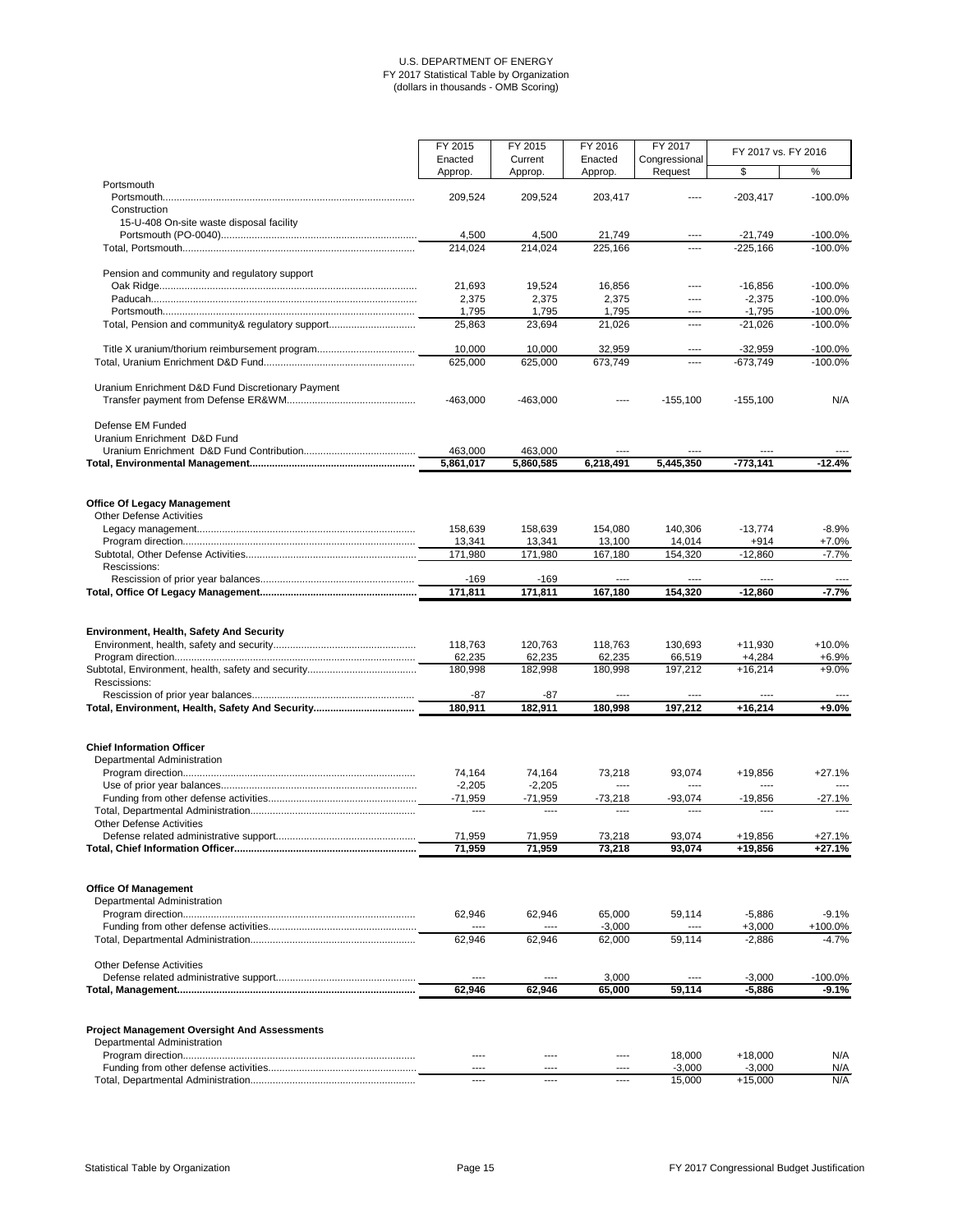|                                                                          | FY 2015            | FY 2015            | FY 2016            | FY 2017                  | FY 2017 vs. FY 2016  |                      |
|--------------------------------------------------------------------------|--------------------|--------------------|--------------------|--------------------------|----------------------|----------------------|
|                                                                          | Enacted<br>Approp. | Current<br>Approp. | Enacted<br>Approp. | Congressional<br>Request | \$                   | %                    |
| <b>Other Defense Activities</b>                                          |                    |                    |                    |                          |                      |                      |
|                                                                          | $---$              | ----               | ----               | 3,000                    | $+3,000$             | N/A                  |
| Total, Project Management Oversight And Assessments                      | ----               | ----               | ----               | 18,000                   | $+18,000$            | N/A                  |
| <b>Chief Human Capital Officer</b>                                       |                    |                    |                    |                          |                      |                      |
| Departmental Administration                                              |                    |                    |                    |                          |                      |                      |
|                                                                          | 24,500<br>24,500   | 24,500<br>24,500   | 24,500<br>24,500   | 25,424<br>25,424         | $+924$<br>$+924$     | $+3.8%$<br>$+3.8%$   |
|                                                                          |                    |                    |                    |                          |                      |                      |
| <b>Office Of Hearings And Appeals</b><br><b>Other Defense Activities</b> |                    |                    |                    |                          |                      |                      |
|                                                                          | 5,500              | 5,500              | 5,500              | 5,919                    | $+419$               | $+7.6%$              |
|                                                                          | $-258$<br>5,242    | $-258$<br>5,242    | 5,500              | 5,919                    | $+419$               | $+7.6%$              |
|                                                                          |                    |                    |                    |                          |                      |                      |
| <b>Office Of Economic Impact And Diversity</b>                           |                    |                    |                    |                          |                      |                      |
|                                                                          | 9,000<br>9,000     | 8,800<br>8,800     | 10,000<br>10,000   | 11,319<br>11,319         | $+1,319$<br>$+1,319$ | $+13.2%$<br>$+13.2%$ |
|                                                                          |                    |                    |                    |                          |                      |                      |
| <b>Office Of The Energy Jobs Development</b>                             |                    |                    |                    |                          |                      |                      |
|                                                                          |                    |                    |                    | 3,700                    | $+3,700$             | N/A                  |
| <b>Office Of Small And Disadvantaged</b>                                 |                    |                    |                    |                          |                      |                      |
| <b>Business Utilization</b>                                              |                    |                    |                    |                          |                      |                      |
|                                                                          | 2,253              | 2,253              | 3,000              | 3,300                    | $+300$               | $+10.0%$             |
| <b>Office Of The Secretary</b>                                           |                    |                    |                    |                          |                      |                      |
| Departmental Administration                                              |                    |                    |                    |                          |                      |                      |
|                                                                          | 5,008<br>5,008     | 5,008<br>5,008     | 5,008<br>5,008     | 5,300<br>5,300           | $+292$<br>$+292$     | $+5.8%$<br>$+5.8%$   |
|                                                                          |                    |                    |                    |                          |                      |                      |
|                                                                          | ----               |                    |                    | 5,000                    | $+5,000$             | N/A                  |
| <b>Strategic Partnership Projects And Revenues</b>                       |                    |                    |                    |                          |                      |                      |
| Departmental Administration                                              |                    |                    |                    |                          |                      |                      |
|                                                                          | 42,000             | 42,000             | 40,000             | 40,000                   |                      |                      |
|                                                                          | $-119,171$         | $-119,171$         | $-117,171$         | $-125,171$               | $-8,000$             | $-6.8%$              |
| Rescissions:                                                             | $- - - -$          | ----               | $-6,800$           | $-20,300$                | $-13,500$            | $-198.5%$            |
|                                                                          | $-928$             | $-928$             |                    |                          | ----                 |                      |
| Total, Strategic Partnership Projects And Revenues                       | $-78,099$          | $-78,099$          | $-83,971$          | $-105,471$               | $-21,500$            | $-25.6%$             |
| <b>Chief Financial Officer</b>                                           |                    |                    |                    |                          |                      |                      |
| Departmental Administration                                              |                    |                    |                    |                          |                      |                      |
|                                                                          | 47,000             | 47,000             | 47,024             | 53,084                   | $+6,060$             | $+12.9%$             |
|                                                                          | $-46,877$<br>123   | $-46,877$<br>123   | $-42,618$<br>4,406 | $-23,642$                | +18,976              | $+44.5%$<br>+568.2%  |
|                                                                          |                    |                    |                    | 29,442                   | $+25,036$            |                      |

| <b>Other Defense Activities</b>                                                      |          |          |        |        |          |          |
|--------------------------------------------------------------------------------------|----------|----------|--------|--------|----------|----------|
| Defense related administrative support                                               |          |          |        |        |          |          |
|                                                                                      | 46.877   | 46.877   | 42.618 | 23.642 | -18.976  | -44.5%   |
|                                                                                      | 47,000   | 47,000   | 47,024 | 53,084 | $+6.060$ | $+12.9%$ |
| <b>Assistant Secretary For Congressional And</b><br><b>Intergovernmental Affairs</b> |          |          |        |        |          |          |
| Departmental Administration                                                          |          |          |        |        |          |          |
|                                                                                      | 6.300    | 5.846    | 6.300  | 6.200  | $-100$   | -1.6%    |
|                                                                                      | $-1.600$ | $-1.600$ | ----   | ----   | ----     | $\cdots$ |
| Total, Congressional And Intergovernmental Affairs                                   | 4,700    | 4,246    | 6.300  | 6.200  | -100     | $-1.6%$  |

# Statistical Table by Organization **Page 16** Page 16 **Page 16** FY 2017 Congressional Budget Justification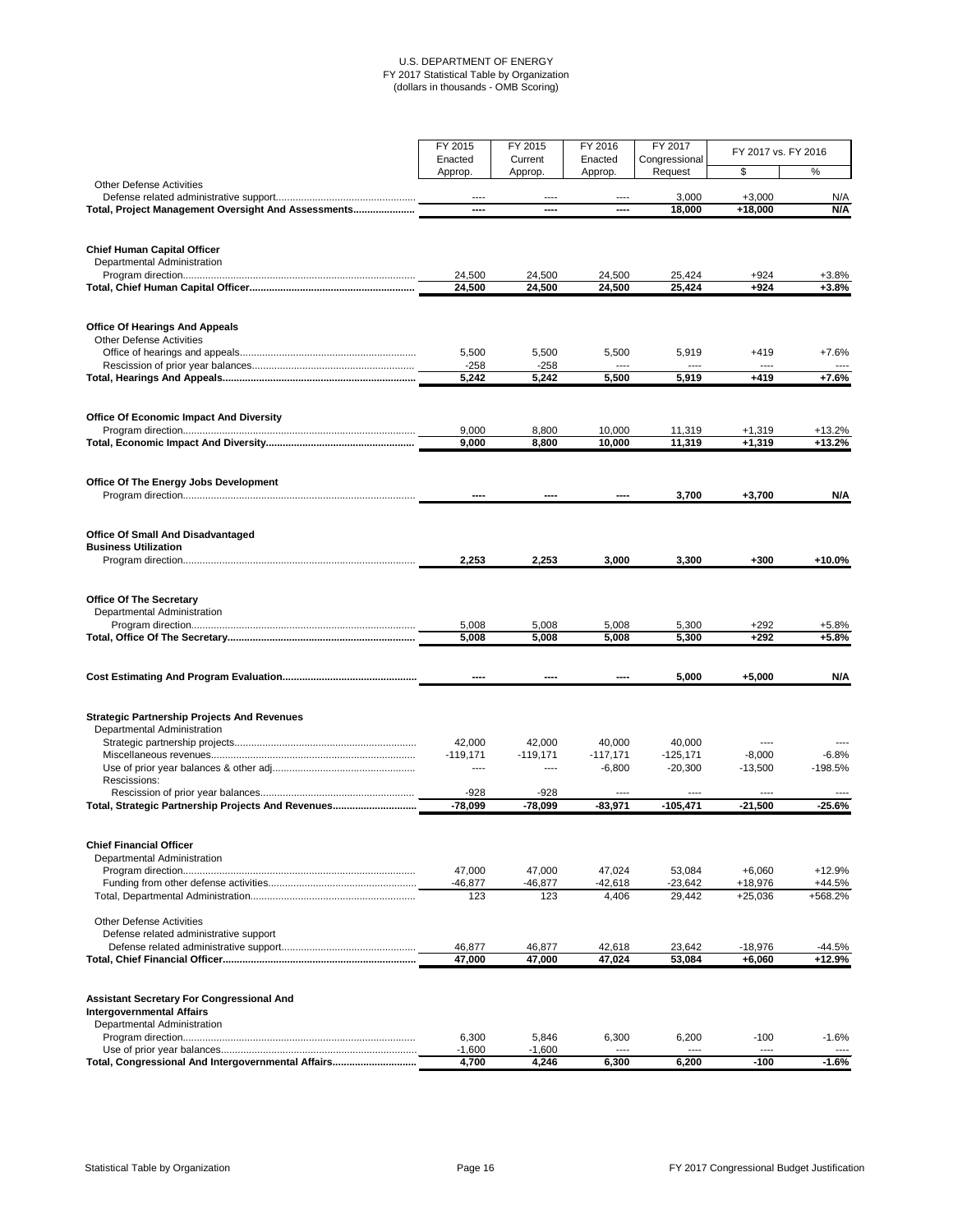|                                                                           | FY 2015<br>Enacted | FY 2015<br>Current | FY 2016<br>Enacted | FY 2017<br>Congressional | FY 2017 vs. FY 2016 |          |
|---------------------------------------------------------------------------|--------------------|--------------------|--------------------|--------------------------|---------------------|----------|
|                                                                           | Approp.            | Approp.            | Approp.            | Request                  | \$                  | $\%$     |
| <b>Office Of Public Affairs</b>                                           |                    |                    |                    |                          |                     |          |
| Departmental Administration                                               |                    |                    |                    |                          |                     |          |
|                                                                           | 3,431              | 3,231              | 3,431              | 3,431                    | ----                |          |
|                                                                           | 3,431              | 3,231              | 3,431              | 3,431                    | ----                |          |
|                                                                           |                    |                    |                    |                          |                     |          |
| <b>Office Of General Counsel</b>                                          |                    |                    |                    |                          |                     |          |
| Departmental Administration                                               | 33,000             | 32,554             | 33,000             | 33,000                   |                     |          |
|                                                                           | $-2,000$           | $-2,000$           | $-2,000$           | ----                     | $+2,000$            | +100.0%  |
|                                                                           | 31,000             | 30,554             | 31,000             | 33,000                   | $+2,000$            | $+6.5%$  |
|                                                                           |                    |                    |                    |                          |                     |          |
| <b>International Affairs</b>                                              |                    |                    |                    |                          |                     |          |
| Departmental Administration                                               |                    |                    |                    |                          |                     |          |
|                                                                           | 13,000             | 14,943             | 18,000             | 19,107                   | $+1,107$            | $+6.2%$  |
|                                                                           | $---$              | 10,000             | ----               |                          | ----                |          |
|                                                                           | 13,000             | 24,943             | 18,000             | 19,107                   | $+1,107$            | $+6.2%$  |
| <b>Energy Policy And Systems Analysis</b>                                 |                    |                    |                    |                          |                     |          |
| Departmental Administration                                               | 31,181             | 31,181             | 31,297             | 31,000                   | $-297$              | $-0.9%$  |
|                                                                           | 31,181             | 31,181             | 31,297             | 31,000                   | $-297$              | $-0.9%$  |
|                                                                           |                    |                    |                    |                          |                     |          |
| <b>Office Of Enterprise Assessments</b>                                   |                    |                    |                    |                          |                     |          |
| <b>Independent Enterprise Assessments</b>                                 |                    |                    |                    |                          |                     |          |
|                                                                           | 24,068             | 22,068             | 24,068             | 24,580                   | $+512$              | $+2.1%$  |
|                                                                           | 49,466             | 49,466             | 49,466             | 51,893                   | $+2,427$            | $+4.9%$  |
|                                                                           | 73,534             | 71,534             | 73,534             | 76,473                   | $+2,939$            | $+4.0%$  |
|                                                                           | 73,534             | 71,534             | 73,534             | 76,473                   | $+2,939$            | $+4.0%$  |
| <b>Specialized Security Activities</b><br><b>Other Defense Activities</b> |                    |                    |                    |                          |                     |          |
|                                                                           | 203,152            | 203,152            | 230,377            | 237,912                  | $+7,535$            | $+3.3%$  |
|                                                                           | $-37$              | $-37$              | ----               | ----                     | $---$               |          |
|                                                                           | 203,115            | 203,115            | 230,377            | 237,912                  | $+7,535$            | $+3.3%$  |
|                                                                           |                    |                    |                    |                          |                     |          |
| <b>Office Of Inspector General</b>                                        |                    |                    |                    |                          |                     |          |
|                                                                           | 40,500             | 40,500             | 46,424             | 44,424                   | $-2,000$            | $-4.3%$  |
|                                                                           | 40,500             | 40,500             | 46,424             | 44,424                   | $-2,000$            | $-4.3%$  |
| <b>Power Marketing Administrations</b>                                    |                    |                    |                    |                          |                     |          |
| Southeastern Power Administration                                         |                    |                    |                    |                          |                     |          |
|                                                                           | 89,710             | 89,710             | 83,600             | 78,929                   | $-4,671$            | $-5.6%$  |
|                                                                           | 7,220              | 7,220              | 6,900              | 6,000                    | $-900$              | $-13.0%$ |
|                                                                           | 96,930             | 96,930             | 90,500             | 84,929                   | $-5,571$            | $-6.2%$  |
|                                                                           | $-16,131$          | $-16,131$          | $-17,100$          | $-18,169$                | $-1,069$            | $-6.3%$  |
|                                                                           | $-2,220$           | $-2,220$           | $-6,900$           | $-1,000$                 | $+5,900$            | +85.5%   |
|                                                                           | $-73,579$          | $-73,579$          | $-66,500$          | $-60,760$                | $+5,740$            | $+8.6%$  |
|                                                                           | $-5,000$           | $-5,000$           | ----               | $-5,000$                 | $-5,000$            | N/A      |
|                                                                           | $---$              | $---$              | ----               | ----                     | ----                |          |

#### Southwestern Power Administration

# Statistical Table by Organization **Page 17** Page 17 **Page 17** Page 17 **FY 2017 Congressional Budget Justification**

| 15.174    | 15.174    | 19.279    | 13.896    | $-5.383$  | -27.9%    |
|-----------|-----------|-----------|-----------|-----------|-----------|
| 63,000    | 63.000    | 73,000    | 83,000    | $+10.000$ | $+13.7\%$ |
| 31.089    | 31.089    | 31.932    | 31.516    | $-416$    | $-1.3\%$  |
| 13.403    | 13.403    | 12.012    | 12.486    | +474      | +3.9%     |
| 122,666   | 122.666   | 136.223   | 140.898   | $+4.675$  | +3.4%     |
| $-5.934$  | $-5.934$  | $-8.288$  | $-6.269$  | $+2.019$  | $+24.4\%$ |
| $-10.000$ | $-10.000$ | $-10.000$ | $-10.000$ | ----      |           |
| -7.492    | -7.492    | $-7.574$  | $-5.986$  | $+1.588$  | $+21.0\%$ |
| $-29.402$ | $-29.402$ | -29.938   | $-29.271$ | $+667$    | $+2.2%$   |
| $-5.438$  | $-5.438$  | $-6.023$  | $-5.315$  | $+708$    | $+11.8%$  |
| $-53.000$ | $-53.000$ | $-63.000$ | $-73.000$ | $-10.000$ | -15.9%    |
| 11.400    | 11.400    | 11.400    | 11.057    | -343      | $-3.0\%$  |
|           |           |           |           |           |           |